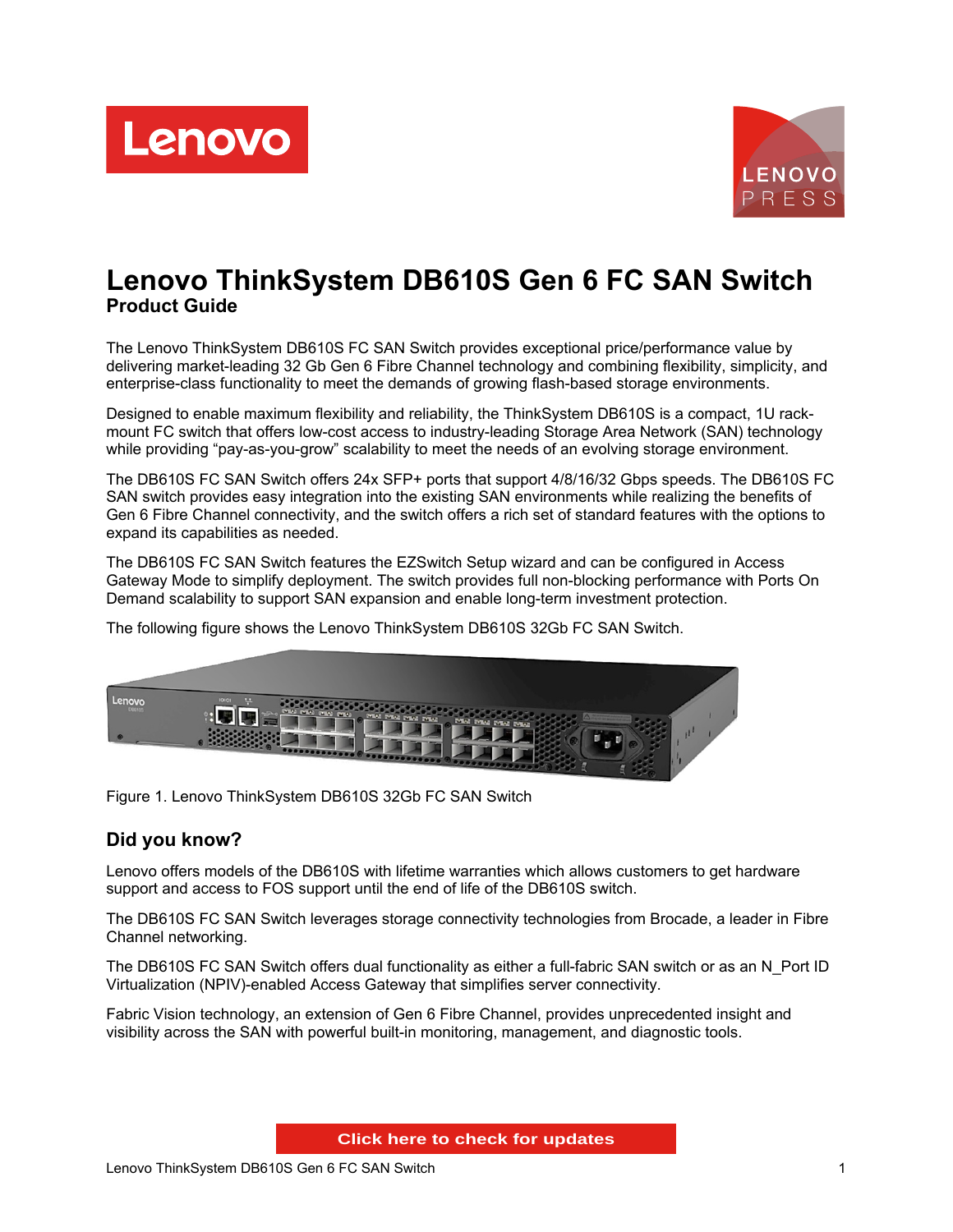## **Key features**

The ThinkSystem DB610S FC SAN Switch offers the following features and benefits:

- Provides an affordable enterprise-class 32 Gb FC solution with 24 SFP+ ports to support flash-based storage environments.
- Increases performance for demanding workloads with support for 32 Gbps FC links.
- Simplifies configuration and management with easy-to-use EZSwitchSetup. For more information, see the EZSwitchSetup User Guide, available from [https://docs.broadcom.com/doc/FOS-90x-](https://docs.broadcom.com/doc/FOS-90x-EZSwitch-UG)EZSwitch-UG.
- Enables "pay-as-you-grow" scalability from single-switch fabric to full-fabric enterprise capabilities with Ports On Demand scalability.
- Optimizes fabric behavior and ensure sufficient bandwidth for mission-critical applications with advanced traffic management capabilities and adaptive networking.
- Provides proactive, non-intrusive, real-time monitoring and alerting of VM health and performance with VM Insight through integrated network sensors.
- Leverages predefined MAPS policies to automatically identify and isolate devices that cause network performance issues.
- Offers dual functionality as either a full-fabric SAN switch or as an NPIV-enabled Access Gateway (requires 24 SFP+ ports be licensed) that enhances fabric scalability and simplifies management.
- Protects existing device investments with auto-sensing 4, 8, 16, and 32 Gbit/sec capabilities and native operation with Brocade fabrics.
- Runs Fabric OS, which delivers distributed intelligence throughout the network and enables a wide range of value-added features.
- Leverages Fabric Vision technology's powerful monitoring, management, and diagnostic tools to simplify administration, increase uptime, and reduce costs.
- Supplies a rich set of standard features at no extra cost, including fabric services, advanced zoning, adaptive networking, full fabric and access gateway operations, and diagnostic tools.
- Expands fabric capabilities with optional licensed functions, including trunking, advanced monitoring and alerting, and long-distance fabrics.
- Allow organizations to seamlessly integrate Gen 6 Fibre Channel networks with the next generation of flash storage – NVMe over Fibre Channel – by being NVMe-ready, without a disruptive rip and replace, to achieve faster application response times and harness the performance of solid state drives for better scalability across virtual data centers with flash storage.
- Accelerates troubleshooting with built-in advanced diagnostics tools featuring ClearLink Diagnostics with D\_Ports and select adapters from QLogic and Emulex, which helps ensure optical and signal integrity for 16 Gb and 32 Gb Fibre Channel optics and cables.

For details on the latest features supported with the DB610S FC SAN Switch see the Administration Guide for the latest available Fabric OS version 8.2 or 9.0 and above: <https://www.broadcom.com/products/fibre-channel-networking/software/fabric-operating-system>.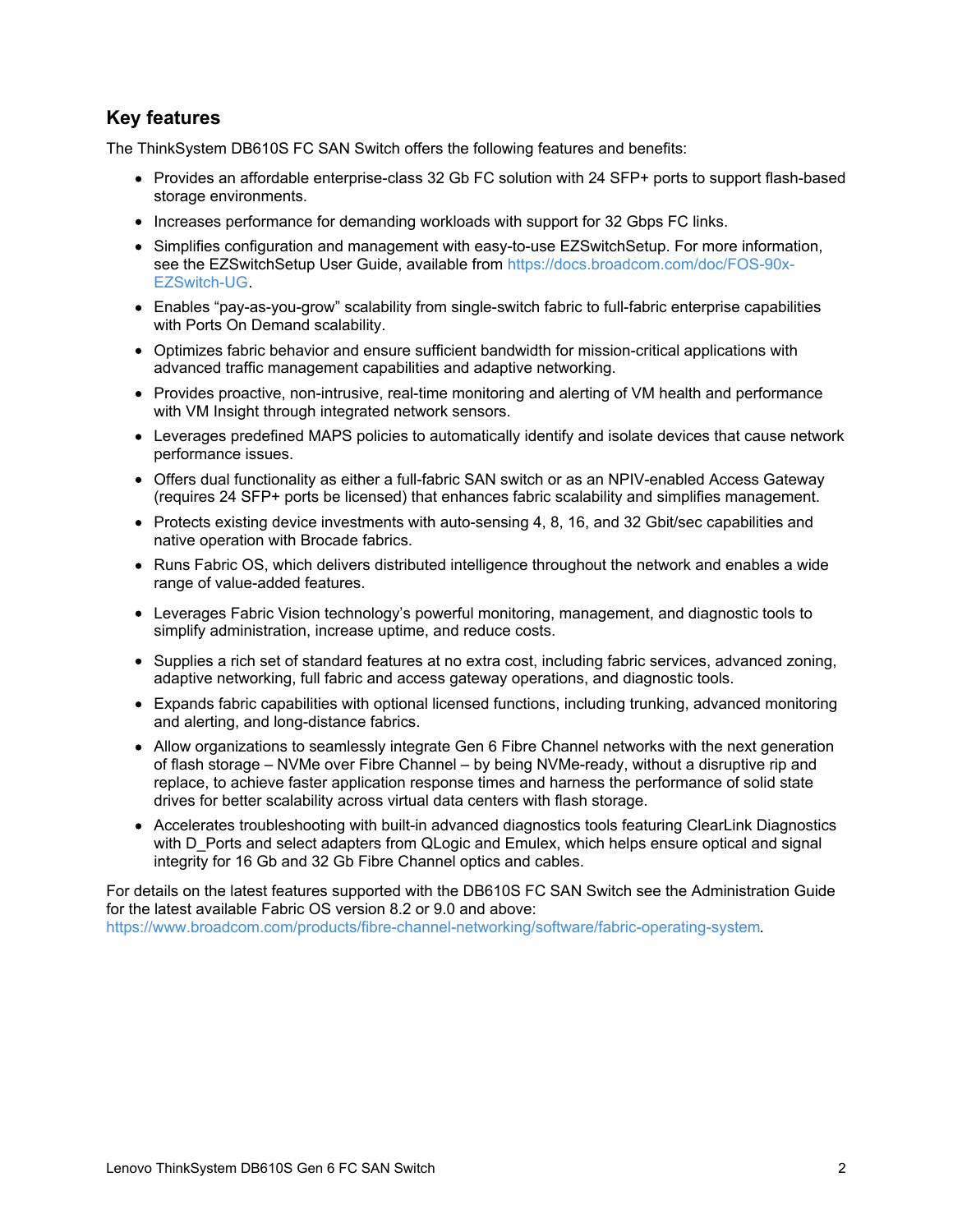## **Components and connectors**

The following figure shows the port-side view of the DB610S FC SAN Switch.



Figure 2. DB610S FC SAN Switch port-side view

The following figure shows the non-port side view of the DB610S FC SAN Switch.



Figure 3. DB610S FC SAN Switch non-port-side view

## **System specifications**

The following table lists the ThinkSystem DB610S system specifications.

| <b>Component</b>      | <b>Specification</b>                                                                                                                                                           |
|-----------------------|--------------------------------------------------------------------------------------------------------------------------------------------------------------------------------|
| Machine type          | 6559 (1-year warranty)<br>7D8P (Lifetime warranty)                                                                                                                             |
| Form factor           | Standalone or 1U rack mount                                                                                                                                                    |
| Ports                 | 24x SFP+ physical ports. The number of ports that are activated is model dependent and can<br>be upgraded with additional licenses - see the Port activation licenses section. |
| Media types           | • 32 Gb FC SFP+ transceivers: short wavelength (SWL), long wavelength (LWL)<br>16 Gb FC SFP+ transceivers: SWL, LWL, extended long wavelength (ELWL)                           |
| Port speeds           | • 32 Gb FC SFP+ transceivers: 32/16/8 Gbps auto-sensing<br>• 16 Gb FC SFP+ transceivers: 16/8/4 Gbps auto-sensing                                                              |
| FC port types         | • Full Fabric mode: F Port, M Port (Mirror Port), E Port, D Port (Diagnostic Port)<br>• Access Gateway mode: F Port and NPIV-enabled N Port                                    |
| Data traffic types    | Unicast (Class 2 and Class 3), multicast (Class 3 only), broadcast (Class 3 only)                                                                                              |
| Classes of<br>service | Class 2, Class 3, Class F (inter-switch frames)                                                                                                                                |
| Standard features I   | Full Fabric mode, Access Gateway, Advanced Zoning, Fabric Services, Adaptive Networking,<br><b>Advanced Diagnostic Tools</b>                                                   |
| Optional features     | Enterprise Bundle (ISL Trunking, Fabric Vision, Extended Fabric)                                                                                                               |

Table 1. System specifications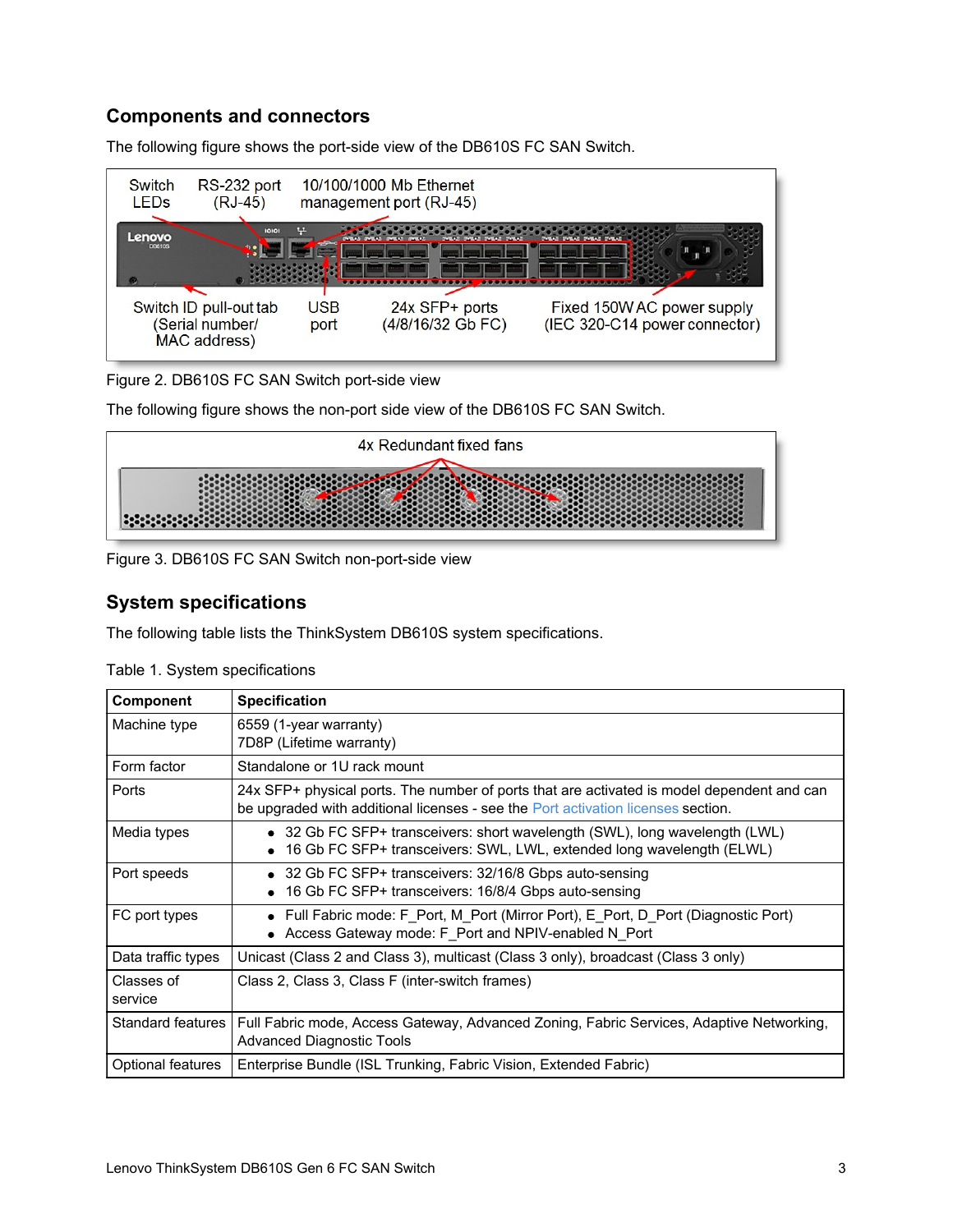| Component                | <b>Specification</b>                                                                                                                                                                                                                                                                                                                                                                   |
|--------------------------|----------------------------------------------------------------------------------------------------------------------------------------------------------------------------------------------------------------------------------------------------------------------------------------------------------------------------------------------------------------------------------------|
| Performance              | Non-blocking architecture with wire-speed forwarding of traffic:<br>• 4GFC: 4.25 Gbit/sec line speed, full duplex<br>8GFC: 8.5 Gbit/sec line speed, full duplex<br>$\bullet$<br>16GFC: 14.025 Gbit/sec line speed, full duplex<br>32GFC: 28.05 Gbit/sec line speed, full duplex<br>٠<br>Aggregated throughput: 768 Gbps<br>$\bullet$<br>$\bullet$ Up to 0.9 µs local switching latency |
| Scalability              | • Maximum number of switches in the fabric: 239<br>Maximum frame size: 2,112-byte payload<br>٠<br>Maximum number of frame buffers per switch: 2,000<br>Maximum number of ports per ISL trunk: 8x SFP+ (ISL Trunking license is included in<br>the Enterprise Bundle)                                                                                                                   |
| Cooling                  | Four fixed fans with N+1 cooling redundancy. Non-port to port side airflow                                                                                                                                                                                                                                                                                                             |
| Power supply             | One fixed 150 W AC (100 - 240 V) power supply (IEC 320-C14 connector)                                                                                                                                                                                                                                                                                                                  |
| Hot-swap parts           | SFP+ transceivers                                                                                                                                                                                                                                                                                                                                                                      |
| Management<br>ports      | One 10/100/1000 Mb Ethernet port (UTP, RJ-45); one RS-232 port (RJ-45); one USB port (for<br>additional firmware/log/configuration files storage)                                                                                                                                                                                                                                      |
| Management<br>interfaces | EZSwitch Setup; Web-based GUI (Web Tools); Command Line Interface (CLI); SMI-S; SNMP;<br>REST API. Optional Brocade SANnav Management Portal and SANnav Global View                                                                                                                                                                                                                    |
| Security features        | Secure Socket Layer (SSL); Secure Shell (SSH); Secure Copy (SCP); Secure FTP (SFTP);<br>user level security, Role-based Access Control (RBAC); LDAP, RADIUS, and TACACS+<br>authentication; access control lists (ACLs)                                                                                                                                                                |
| Hardware<br>warranty     | • Machine type 6559: One-year limited warranty, customer-replaceable unit with 9x5<br>next business day parts delivered<br>• Machine type 7D8P: Lifetime non-transferrable warranty, customer-replaceable unit<br>with 9x5 next business day parts delivered                                                                                                                           |
| Service and<br>support   | Optional service upgrades are available through Lenovo Services: 9x5 next business day<br>onsite response, 24x7 2-hour or 4-hour onsite response, 24x7 6-hour or 24-hour committed<br>service repair, up to 5 years of warranty coverage, 1-year or 2-year post-warranty extensions,<br>and Basic Hardware Installation Services                                                       |
| Firmware<br>entitlement  | • Machine type 6559: One-year (Models HC4, HC5, and HC7) firmware entitlement and<br>support license is included. Firmware entitlement extension licenses for Models HC4,<br>HC5, and HC7 are included in the warranty service upgrades for Models HC4, HC5,<br>and HC7.<br>Machine type 7D8P: Lifetime firmware entitlement and support license are standard.                         |
| <b>Dimensions</b>        | Height: 43 mm (1.7 in.); width: 429 mm (16.9 in.); depth: 307 mm (12.1 in.)                                                                                                                                                                                                                                                                                                            |
| Weight                   | Empty: 4.2 kg (9.3 lb); Fully configured: 5.8 kg (12.7 lb)                                                                                                                                                                                                                                                                                                                             |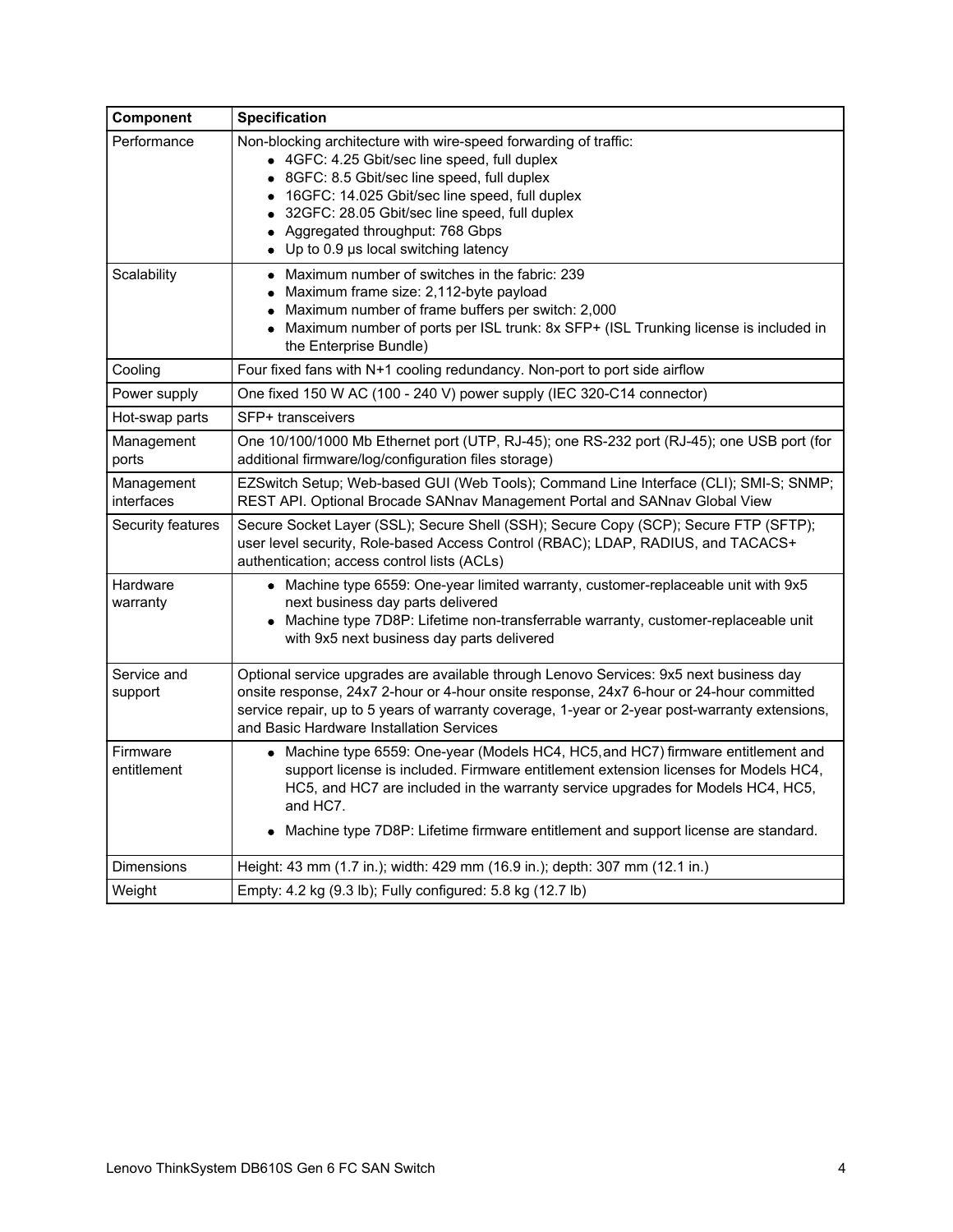### <span id="page-4-0"></span>**Models**

The following table lists the DB610S FC SAN Switch models.

|            |                                                 | Feature                       |                                                                                                                           |  |  |  |
|------------|-------------------------------------------------|-------------------------------|---------------------------------------------------------------------------------------------------------------------------|--|--|--|
| Model      | <b>Base MTM</b>                                 | code                          | <b>Description</b>                                                                                                        |  |  |  |
|            | Lifetime warranty and lifetime firmware support |                               |                                                                                                                           |  |  |  |
|            | 7D8PA003WW   7D8PCTO4WW                         | <b>BLAF</b>                   | Lenovo ThinkSystem DB610S, ENT Bundle, 24 ports licensed, 24x<br>32Gb SWL SFPs, 1 PS, Rail Kit, Lifetime Warranty Support |  |  |  |
| 7D8PA001WW | 7D8PCTO2WW                                      | <b>BLAD</b>                   | Lenovo ThinkSystem DB610S, ENT Bundle, 24 ports licensed, 24x<br>16Gb SWL SFPs, 1 PS, Rail Kit, Lifetime Warranty Support |  |  |  |
| 7D8PA002WW | 7D8PCTO3WW                                      | <b>BLAE</b>                   | Lenovo ThinkSystem DB610S, 8 ports licensed, 8x 32Gb SWL<br>SFPs, 1 PS, Rail Kit, Lifetime Warranty Support               |  |  |  |
| 7D8PA000WW | 7D8PCTO1WW                                      | <b>BLAC</b>                   | Lenovo ThinkSystem DB610S, 8 ports licensed, 8x 16Gb SWL<br>SFPs, 1 PS, Rail Kit, Lifetime Warranty Support               |  |  |  |
|            | 1-year warranty and 1-year firmware support     |                               |                                                                                                                           |  |  |  |
| 6559F1A    | 6559-HC4                                        | B <sub>4</sub> Q <sub>B</sub> | Lenovo ThinkSystem DB610S, ENT Bundle, 24 ports licensed, 24x<br>16Gb SWL SFPs, 1 PS, Rail Kit, 1Yr FW                    |  |  |  |
| 6559F4A    | 6559-HC7                                        | BCA4                          | Lenovo ThinkSystem DB610S, 8 ports licensed, 8x 32Gb SWL<br>SFPs, 1 PS, Rail Kit, 1Yr FW                                  |  |  |  |
| 6559F2A    | 6559-HC5                                        | B <sub>4</sub> Q <sub>C</sub> | Lenovo ThinkSystem DB610S, 8 ports licensed, 8x 16Gb SWL<br>SFPs, 1 PS, Rail Kit, 1Yr FW                                  |  |  |  |

| Table 2. Lenovo ThinkSystem DB610S FC SAN Switch models |  |  |  |
|---------------------------------------------------------|--|--|--|
|---------------------------------------------------------|--|--|--|

The DB610S FC SAN Switch part numbers include the following physical components:

- One FC SAN Switch with [transceivers](#page-6-0) included and ports activated as listed in the Port activation licenses section
- Serial cable (DB-9/RJ-45 to RJ-45)
- Fixed rack mount kit
- EZSwitch Setup web pointer card <https://docs.broadcom.com/doc/FOS-90x-EZSwitch-UG>
- Online Documentation web pointer card
- SANNav web pointer card

The models with "ENT Bundle" in the description include the Enterprise Bundle of software features, as described in the [Enterprise](#page-9-0) Bundle section.

**Note:** The switch comes standard without a power cord; one power cable must be purchased together with the switch. See the Power [supplies](#page-11-0) and cables section for details.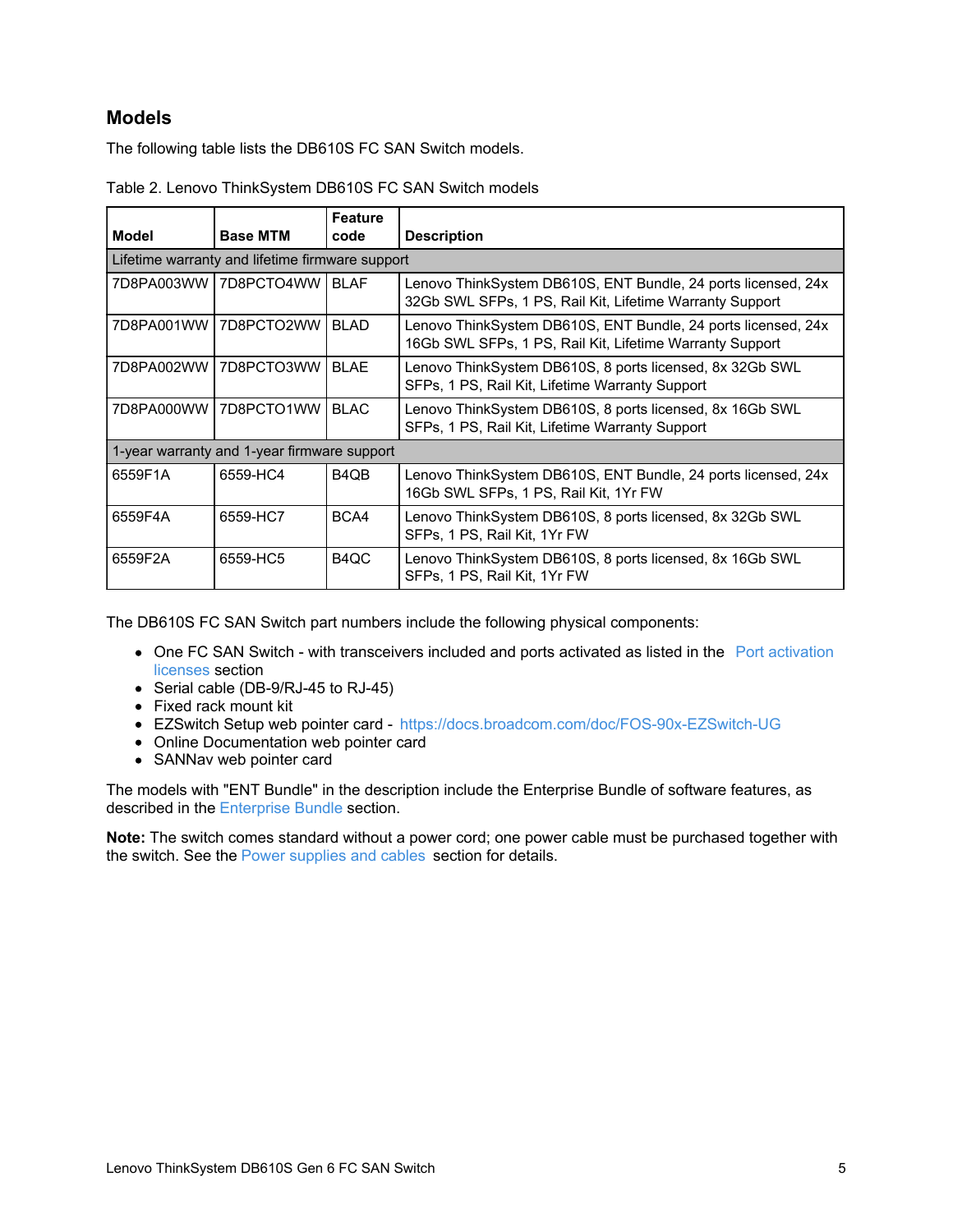## **Firmware entitlement**

Firmware entitlement is included with the DB610S FC SAN Switch and provides lifetime or 1 year of firmware support, depending on the model. See the [Models](#page-4-0) section for specifics.

Firmware entitlements can be upgraded as follows:

- Models HC1, HC2 and HC3 (now withdrawn): Entitlement upgrades are available up to 7 years in 1year or 2-year increments as listed in the following table.
- All other models: Firmware entitlement is included in any warranty service upgrades

The firmware entitlement and support extension options for Models HC1, HC2 and HC3 are listed in the following table.

Table 3. Firmware entitlement and support extension options (Models HC1, HC2, and HC3 only)

| <b>Description</b>            |                 | Feature<br>  Part number   code |
|-------------------------------|-----------------|---------------------------------|
| DB610S FC SAN FW Renewal, 1yr | 4ZN7A08472 B0R0 |                                 |
| DB610S FC SAN FW Renewal, 2yr | 4ZN7A08473 B0R1 |                                 |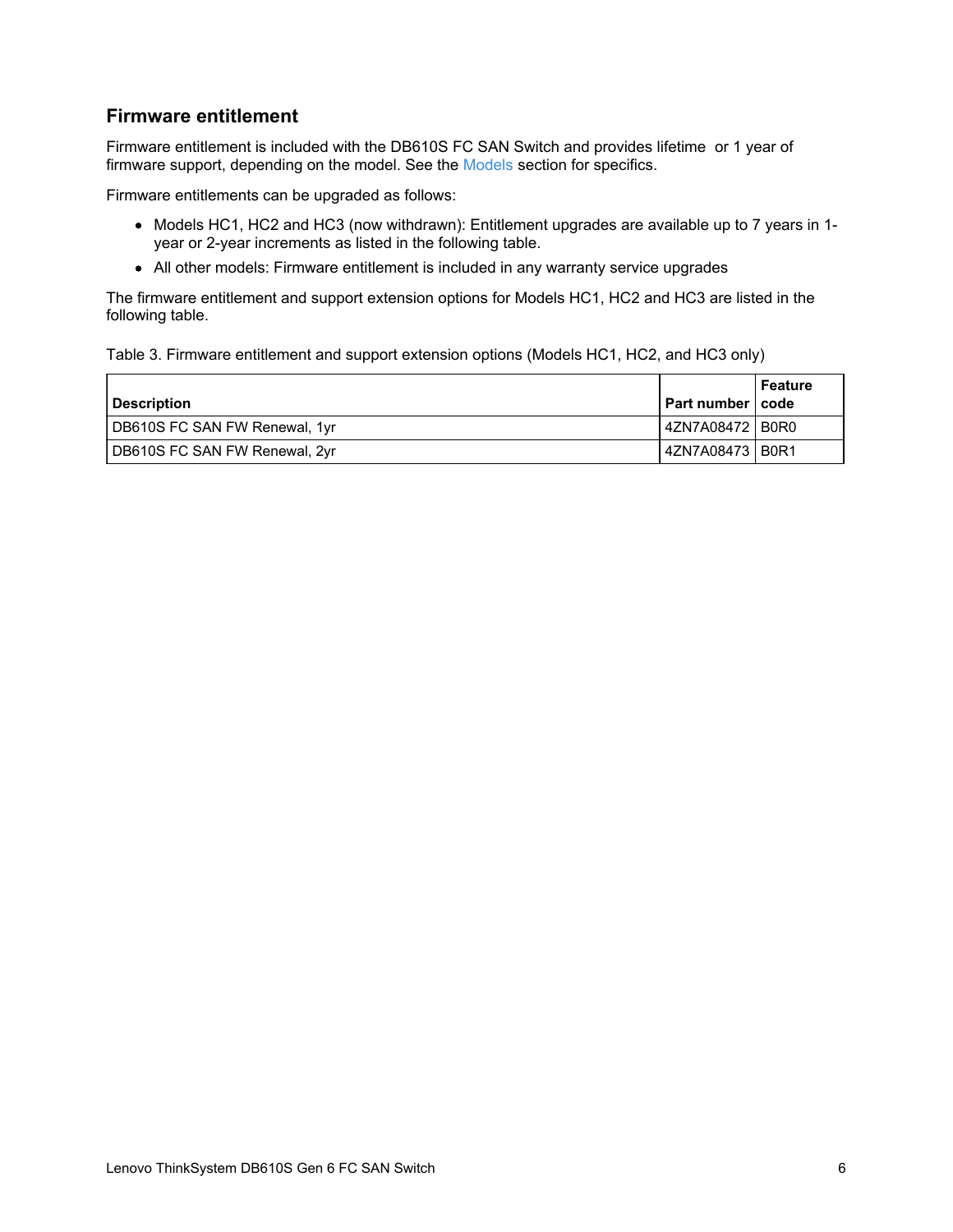## <span id="page-6-0"></span>**Port activation licenses**

The DB610S FC SAN Switch models ship with port licenses (port activations) and transceivers as listed in the following table.

| <b>Model</b>                                    | <b>Base MTM</b> | <b>Ports activated</b><br>(maximum 24) | <b>Transceivers included</b> |
|-------------------------------------------------|-----------------|----------------------------------------|------------------------------|
| Lifetime warranty and lifetime firmware support |                 |                                        |                              |
| 7D8PA003WW                                      | 7D8PCTO4WW      | 24                                     | 24x 32Gb FC SWL SFP+         |
| 7D8PA001WW                                      | 7D8PCTO2WW      | 24                                     | 24x 16Gb FC SWL SFP+         |
| 7D8PA002WW                                      | 7D8PCTO3WW      | 8                                      | 8x 32Gb FC SWL SFP+          |
| 7D8PA000WW                                      | 7D8PCTO1WW      | 8                                      | 8x 16Gb FC SWL SFP+          |
| 1-year warranty and 1-year firmware support     |                 |                                        |                              |
| 6559F1A                                         | 6559-HC4        | 24                                     | 24x 16Gb FC SWL SFP+         |
| 6559F4A                                         | 6559-HC7        | 8                                      | 8x 32Gb FC SWL SFP+          |
| 6559F2A                                         | 6559-HC5        | 8                                      | 8x 16Gb FC SWL SFP+          |

Table 4. Transceivers and Port activations included

For models without the full 24 ports activated, the remaining ports can be activated by purchasing and installing Ports on Demand (POD) licenses. Port licenses and transceiver bundles are sold in 8-port increments. The following table lists the ordering information. Some licenses include transceivers as indicated.

Table 5. Port On-Demand upgrades

| Part number I code | <b>Feature</b> | <b>Description</b>                                              | <b>Transceivers</b><br>included | <b>Maximum</b><br>quantity |
|--------------------|----------------|-----------------------------------------------------------------|---------------------------------|----------------------------|
|                    |                | Paper authorization licenses and bundles                        |                                 |                            |
| 01KP846            | <b>AVUK</b>    | Lenovo DB610S 8 PORT-ON-DEMAND License with 8<br>X 16G SWL SFPs | 8x 16Gb FC SWL 12<br>$SFP+$     |                            |
| 4M27A64094 BCA5    |                | Lenovo DB610S 8 PORT-ON-DEMAND License with 8<br>X 32G SWL SFPs | 8x 32Gb FC SWL 12<br>SFP+       |                            |

### **Transceivers and cables**

With the flexibility of the DB610S FC SAN Switch, customers can choose the following connectivity:

- For 32 Gb FC links, customers can use 32 Gb FC SFP+ SWL optical transceivers for distances up to 100 meters on 50 µ OM4 multimode fiber optic cables. For longer distances, the 32 Gb FC LWL SFP+ optical transceivers can support up to 10 kilometers on single-mode fiber optic cables. These transceivers can operate at 32 Gbps, 16 Gbps, or 8 Gbps speeds.
- For 16 Gb FC links, customers can use 16 Gb FC SFP+ SWL optical transceivers for distances up to 125 meters on 50 µ OM4 multimode fiber optic cables. For longer distances, the 16 Gb FC LWL SFP+ optical transceivers can support up to 10 kilometers on single-mode fiber optic cables. For extended distances, the 16 Gb FC ELWL SFP+ optical transceivers can support up to 25 kilometers on single-mode fiber optic cables. These transceivers can operate at 16 Gbps, 8 Gbps, or 4 Gbps speeds.
- For the 1 GbE RJ-45 management port, customers can use UTP cables for distances up to 100 meters.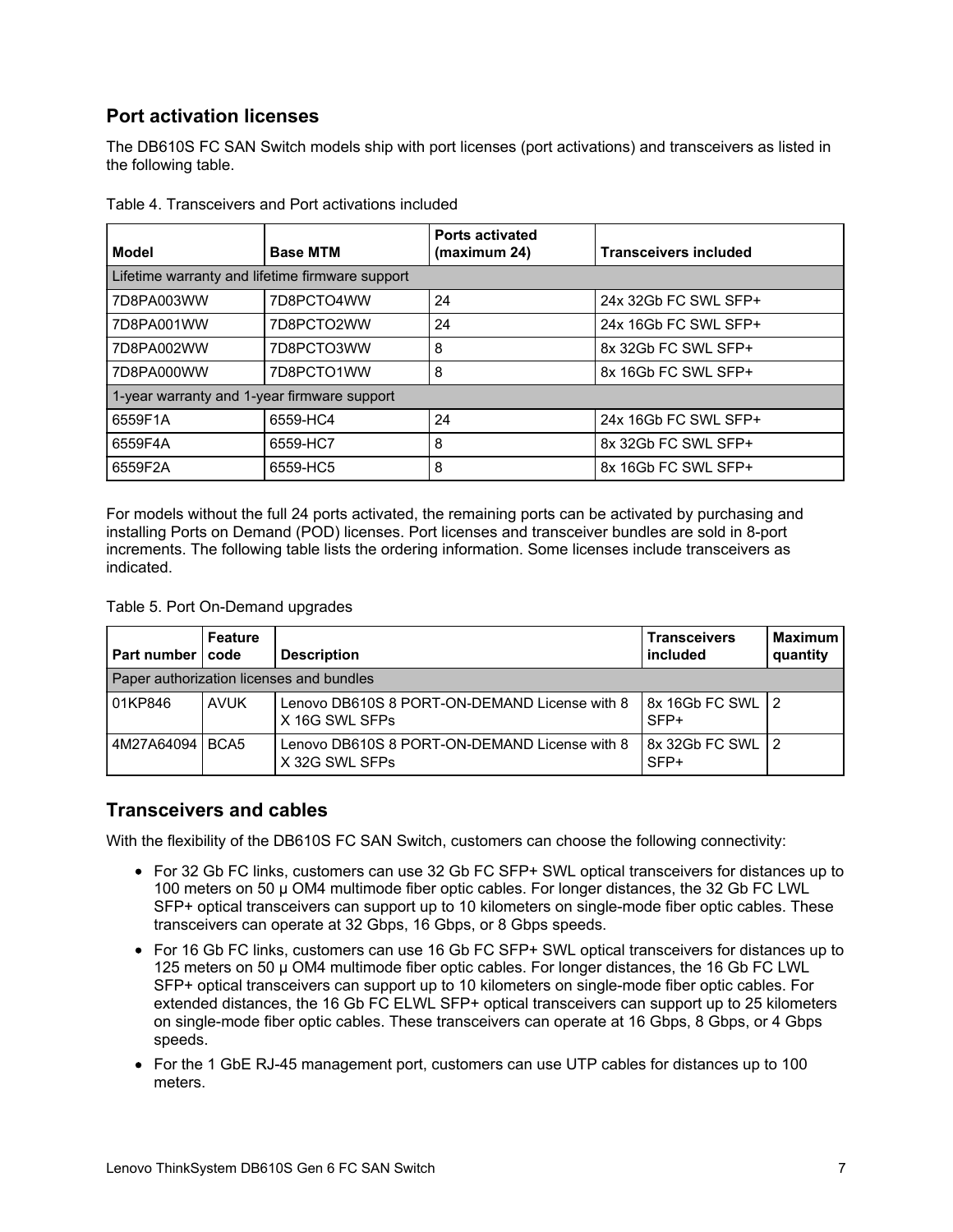The DB610S FC SAN Switch models ship with 8x or 24x SWL [transceivers](#page-6-0) as listed in the table in the Port activation licenses section. Additional SWL, LWL, and ELWL SFP+ transceivers can be ordered for the switch, if needed.

The following table lists the supported SFP+ options and cables.

**Brocade secure transceivers**: These new transceivers have features to ensure that you are using genuine Brocade components to maximize performance and reliability and to help avoid issues related to counterfeit products.

|                                                                | Part number     | <b>Feature</b><br>code        | <b>Maximum</b> |
|----------------------------------------------------------------|-----------------|-------------------------------|----------------|
| <b>Description</b><br>32 Gb FC SFP+ transceivers               |                 |                               | supported      |
| Brocade Secure 32Gb SWL SFP+ Transceiver                       | 4M27A65416 BF69 |                               | 24             |
|                                                                |                 |                               | 3              |
| Brocade Secure 32Gb SWL SFP+ Transceiver (8-pack)              | 4M27A65417      | BF6A                          |                |
| Brocade Secure 32Gb LWL SFP+ Transceiver                       | 4M27A65418      | BF6B                          | 24             |
| Brocade Secure 32Gb LWL SFP+ Transceiver (8-pack)              | 4M27A65419      | BF6C                          | 3              |
| Brocade Secure 32Gb ELWL SFP+ (25 km)                          | 4M27A65424      | BF6D                          | 24             |
| Brocade 32Gb SWL SFP+ Transceiver (8-pack)                     | 01KN793         | AVGD                          | $\mathbf{3}$   |
| Brocade 32Gb LWL SFP+ Transceiver                              | 01KN795         | <b>AVGE</b>                   | 24             |
| Brocade 32Gb LWL SFP+ Transceiver (8-pack)                     | 01KN799         | <b>AVGF</b>                   | 3              |
| 16 Gb FC SFP+ transceivers                                     |                 |                               |                |
| Brocade Secure 16Gb SWL SFP+                                   | 4M27A65411      | <b>BF64</b>                   | 24             |
| Brocade Secure 16Gb SWL SFP+ 8-pack                            | 4M27A65412      | <b>BF65</b>                   | 3              |
| Brocade Secure 16Gb LWL SFP+ (10 km)                           | 4M27A65413      | <b>BF66</b>                   | 24             |
| Brocade Secure 16Gb LWL SFP+ (10 km) 8pk                       | 4M27A65414      | <b>BF67</b>                   | 3              |
| Brocade Secure 16Gb ELWL SFP+ (25 km)                          | 4M27A65415      | <b>BF68</b>                   | $24*$          |
| Brocade 16Gb SWL SFP+ Optical Transceiver                      | 88Y6393         | A22R                          | 24             |
| Brocade 16Gb 25km ELWL SFP+ Transceiver                        | 00MY770         | ASK3                          | $24*$          |
| OM3 optical cables for 16 Gb and 32 Gb FC SW SFP+ transceivers |                 |                               |                |
| Lenovo 0.5m LC-LC OM3 MMF Cable                                | 00MN499         | ASR <sub>5</sub>              | 24             |
| Lenovo 1m LC-LC OM3 MMF Cable                                  | 00MN502         | ASR <sub>6</sub>              | 24             |
| Lenovo 3m LC-LC OM3 MMF Cable                                  | 00MN505         | ASR7                          | 24             |
| Lenovo 5m LC-LC OM3 MMF Cable                                  | 00MN508         | ASR8                          | 24             |
| Lenovo 10m LC-LC OM3 MMF Cable                                 | 00MN511         | ASR <sub>9</sub>              | 24             |
| Lenovo 15m LC-LC OM3 MMF Cable                                 | 00MN514         | <b>ASRA</b>                   | 24             |
| Lenovo 25m LC-LC OM3 MMF Cable                                 | 00MN517         | <b>ASRB</b>                   | 24             |
| Lenovo 30m LC-LC OM3 MMF Cable                                 | 00MN520         | <b>ASRC</b>                   | 24             |
| OM4 optical cables for 16 Gb and 32 Gb FC SW SFP+ transceivers |                 |                               |                |
| Lenovo 0.5m LC-LC OM4 MMF Cable                                | 4Z57A10845      | B <sub>2P9</sub>              | 24             |
| Lenovo 1m LC-LC OM4 MMF Cable                                  | 4Z57A10846      | B <sub>2</sub> PA             | 24             |
| Lenovo 3m LC-LC OM4 MMF Cable                                  | 4Z57A10847      | B <sub>2</sub> P <sub>B</sub> | 24             |
| Lenovo 5m LC-LC OM4 MMF Cable                                  | 4Z57A10848      | B <sub>2</sub> PC             | 24             |

Table 6. SFP+ transceivers and cables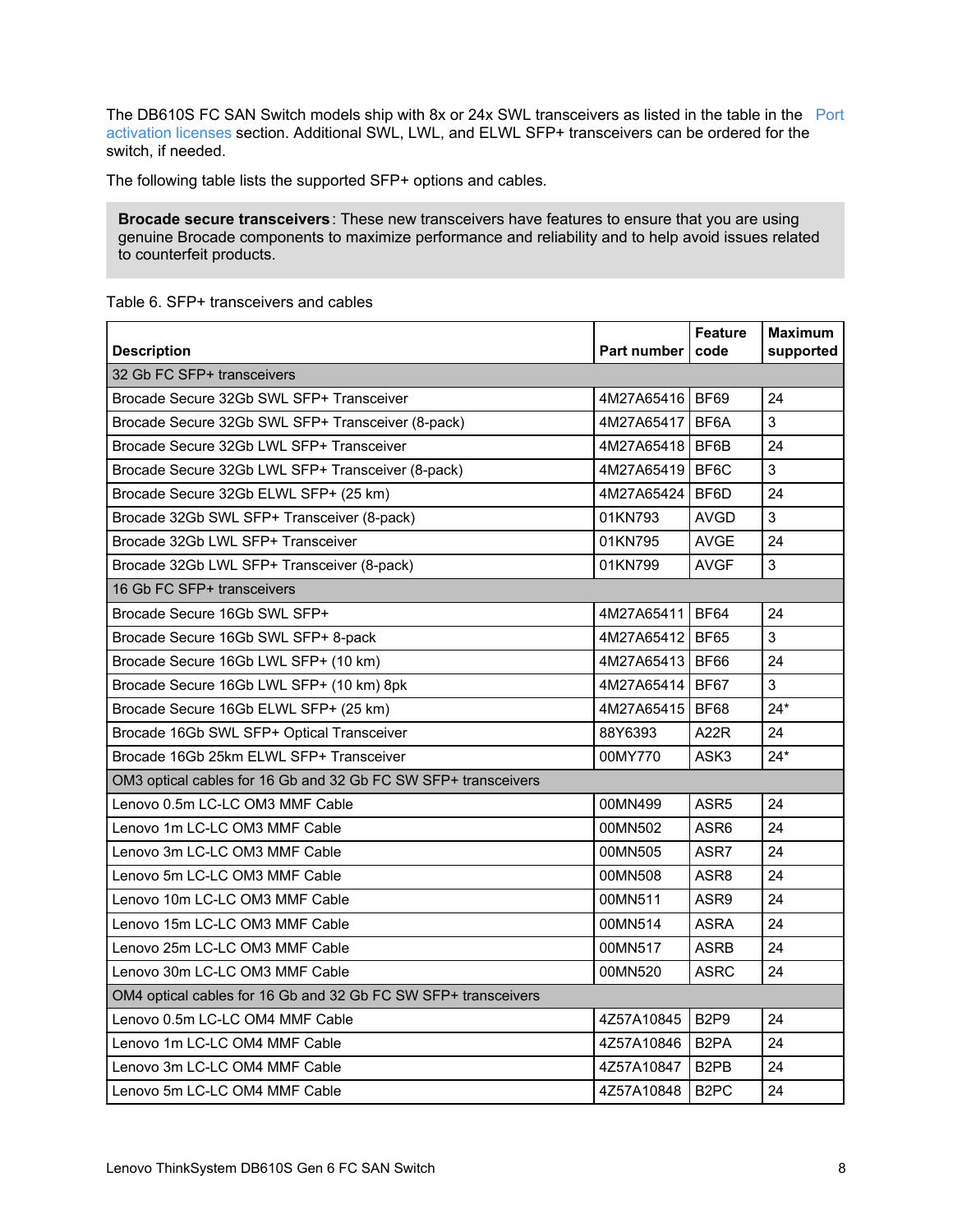| <b>Description</b>                                                | Part number | <b>Feature</b><br>code        | <b>Maximum</b><br>supported |
|-------------------------------------------------------------------|-------------|-------------------------------|-----------------------------|
| Lenovo 10m LC-LC OM4 MMF Cable                                    | 4Z57A10849  | B <sub>2</sub> P <sub>D</sub> | 24                          |
| Lenovo 15m LC-LC OM4 MMF Cable                                    | 4Z57A10850  | B <sub>2</sub> PF             | 24                          |
| Lenovo 25m LC-LC OM4 MMF Cable                                    | 4Z57A10851  | B <sub>2</sub> PF             | 24                          |
| Lenovo 30m LC-LC OM4 MMF Cable                                    | 4Z57A10852  | B <sub>2</sub> P <sub>G</sub> | 24                          |
| UTP Category 6 cables (Green) for the 1 GbE RJ-45 management port |             |                               |                             |
| 0.75m CAT6 Green Cable                                            | 00WE123     | <b>AVFW</b>                   | 1                           |
| 1.0m CAT6 Green Cable                                             | 00WE127     | <b>AVFX</b>                   | 1                           |
| 1.25m CAT6 Green Cable                                            | 00WE131     | <b>AVFY</b>                   | 1                           |
| 1.5m CAT6 Green Cable                                             | 00WE135     | <b>AVFZ</b>                   | 1                           |
| 3m CAT6 Green Cable                                               | 00WE139     | AVG <sub>0</sub>              | 1                           |
| 10m CAT6 Green Cable                                              | 90Y3718     | A <sub>1</sub> MT             | 1                           |
| 25m CAT6 Green Cable                                              | 90Y3727     | A1MW                          | 1                           |
| UTP Category 5e cables (Blue) for the 1 GbE RJ-45 management port |             |                               |                             |
| 0.6m Blue Cat5e Cable                                             | 40K5679     | 3801                          | 1                           |
| 1.5m Blue Cat5e Cable                                             | 40K8785     | 3802                          | 1                           |
| 3m Blue Cat5e Cable                                               | 40K5581     | 3803                          | 1                           |
| 10m Blue Cat5e Cable                                              | 40K8927     | 3804                          | 1                           |
| 25m Blue Cat5e Cable                                              | 40K8930     | 3805                          | 1                           |

\* When using ELW SFP+ transceivers over distances over 10 km, the Extended Fabric feature that is available in the Enterprise Bundle is required on a SAN switch to drive the maximum bandwidth over the extended links.

The following table lists the cabling requirements for the switch.

| <b>Transceiver</b>                      | <b>Standard</b> | Cable                                                                                                                                                                                                                                                                               | <b>Connector</b> |
|-----------------------------------------|-----------------|-------------------------------------------------------------------------------------------------------------------------------------------------------------------------------------------------------------------------------------------------------------------------------------|------------------|
| 32 Gb Fibre Channel                     |                 |                                                                                                                                                                                                                                                                                     |                  |
| 32 Gb FC SWL SFP+<br>(01KN793)          | $FC-PI-6$       | Up to 30 m with fiber optic cables supplied by Lenovo (see<br>Table 4).<br>850 nm 50 µ multi-mode fiber optic cable:<br>$\bullet$ 32GFC: Up to 100 m (OM4) or up to 70 m (OM3)<br>• 16GFC: Up to 125 m (OM4) or up to 100 m (OM3)<br>• 8GFC: Up to 190 m (OM4) or up to 150 m (OM3) | LC.              |
| 32 Gb FC LWL SFP+<br>(01KN795, 01KN799) | FC-PI-6         | 1310 nm 9 µ single-mode fiber optic cable:<br>• 32GFC, 16GFC, 8GFC: Up to 10 km                                                                                                                                                                                                     | LC.              |
| 16 Gb Fibre Channel                     |                 |                                                                                                                                                                                                                                                                                     |                  |
| 16 Gb FC SWL SFP+<br>(88Y6393)          | $FC-PI-5$       | Up to 30 m with fiber optic cables supplied by Lenovo (see<br>Table 4).<br>850 nm 50 µ multi-mode fiber optic cable:<br>• 16GFC: Up to 125 m (OM4) or up to 100 m (OM3)<br>• 8GFC: Up to 190 m (OM4) or up to 150 m (OM3)<br>4GFC: Up to 400 m (OM4) or up to 380 m (OM3)           | LC               |

Table 7. DB610S FC SAN Switch cabling requirements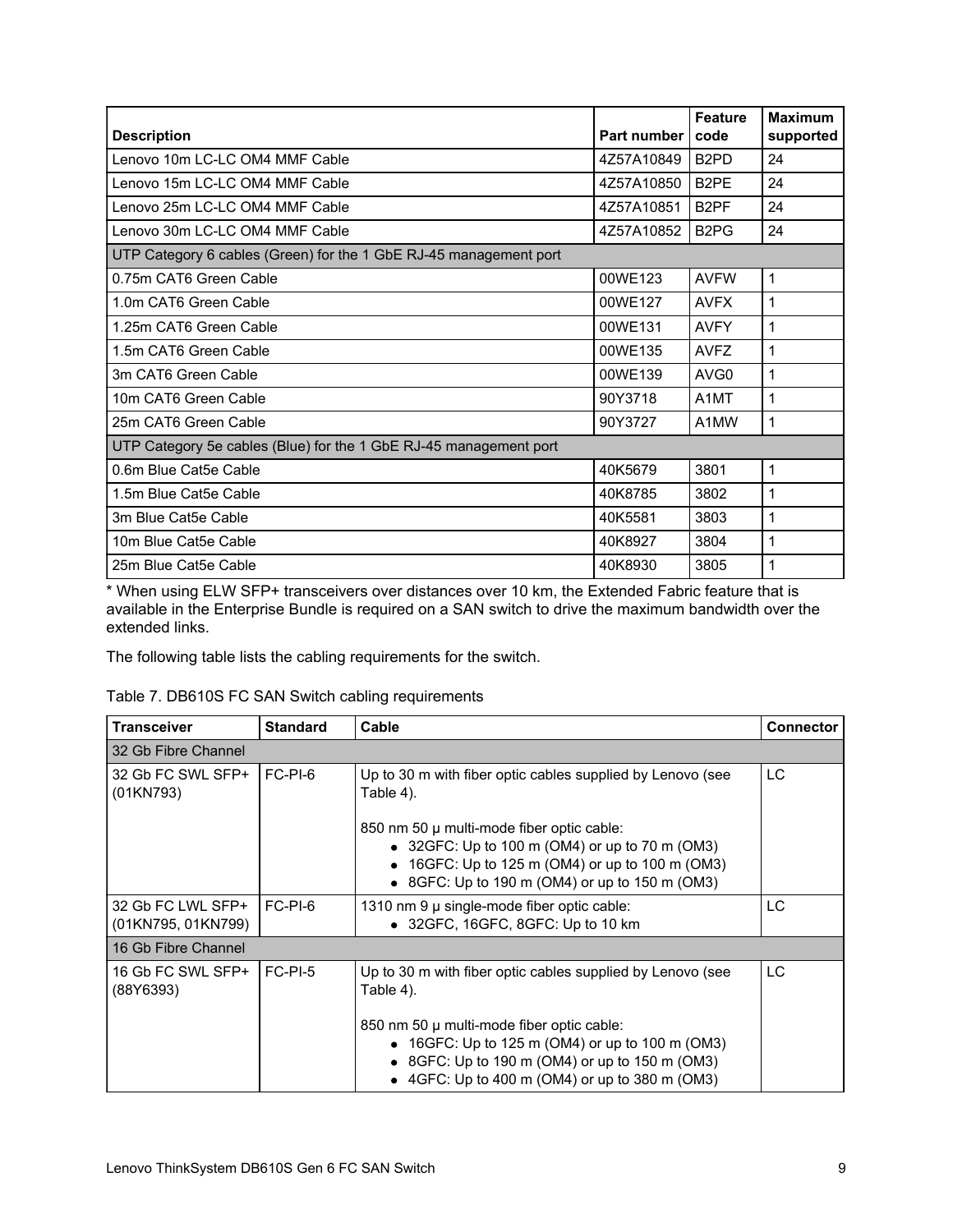| <b>Transceiver</b>              | <b>Standard</b> | Cable                                                                      | <b>Connector</b> |
|---------------------------------|-----------------|----------------------------------------------------------------------------|------------------|
| 16 Gb FC ELWL<br>SFP+ (00MY770) | $FC-PI-5$       | 1310 nm 9 µ single-mode fiber optic cable:<br>$\bullet$ 16GFC: Up to 25 km | LC               |
| Management ports                |                 |                                                                            |                  |
| 10/100/1000 Mb<br>Ethernet port | 1000BASE-T      | Up to 25 m with UTP cables supplied by Lenovo (see Table<br>4).            | RJ-45            |
|                                 |                 | UTP Category 5, 5E, and 6 up to 100 meters                                 |                  |
| Serial port                     | <b>RS-232</b>   | DB-9/RJ-45-to-RJ-45 console cable (comes with the switch)                  | <b>RJ-45</b>     |

## <span id="page-9-0"></span>**Enterprise Bundle**

As listed in the [Models](#page-4-0) section, some models include a set of software features known as the Enterprise Bundle. The Enterprise Bundle is comprised of the following features:

- ISL Trunking (TRK): Allows frame-based consolidation of up to 8 inter-switch links (ISLs) into faulttolerant and load-balanced trunks with bandwidth of up to 256 Gbps.
- Fabric Vision (FV)
	- Monitoring and Alerting Policy Suite (MAPS): Provides a policy-based, fabric-wide threshold monitoring and alerting tool.
	- Flow Vision: Identifies, monitors, and analyzes specific application flows.
	- VM Insight: Seamlessly monitors health and performance of individual Virtual Machines (VMs) to quickly identify abnormal VM behavior and enable administrators to proactively facilitate troubleshooting and fault isolation, helping to ensure performance and operational stability.
	- Fabric Performance Impact (FPI) Monitoring: Leverages predefined MAPS policies to automatically identify and isolate devices that cause network performance issues by detecting different latency severity levels, and to alert administrators.
- Extended Fabric (EF): Extends Fibre Channel SANs beyond 10 km distance limitations for replication and backup at full bandwidth.

For other models, the Enterprise Bundle is an optional upgrade. Ordering details are listed in the following table. One license is needed per switch.

Table 8. Optional Enterprise Bundle feature

| <b>Description</b>                            | <b>Part number</b> | Feature<br>code |
|-----------------------------------------------|--------------------|-----------------|
| Electronic authorization licenses             |                    |                 |
| Lenovo DB610S Enterprise Bundle (TRK, FV, EF) | 7S0C000CWW B3EC    |                 |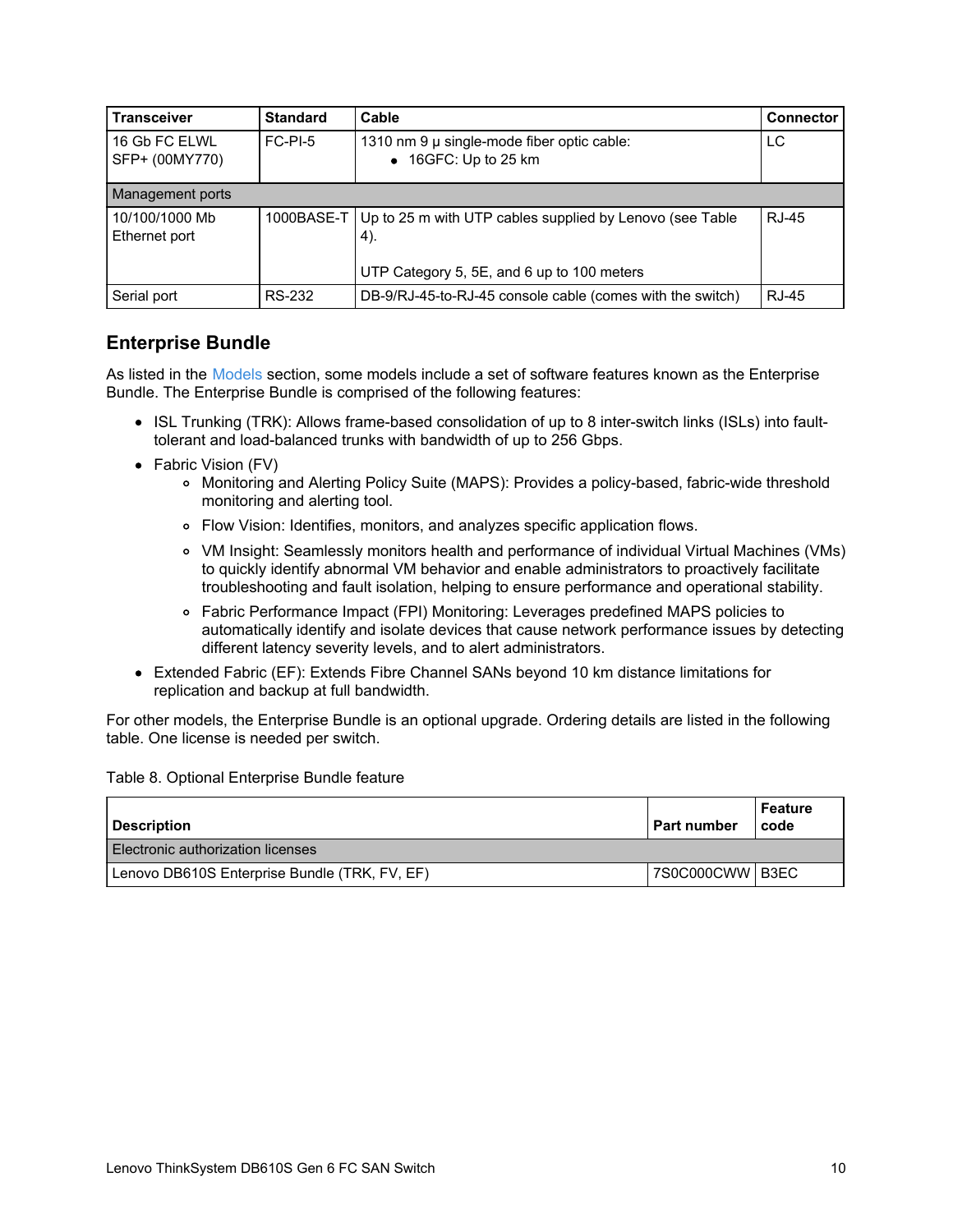## **Management software**

Lenovo offers optional Brocade SANnav Management Portal and SANnav Global View software license subscriptions that provide comprehensive visibility into the SAN environment, allow administrators to quickly identify, isolate, and correct problems, and accelerate administrative tasks by simplifying and automating workflows.

SANnav Management Portal is a next-generation SAN management application with a simple browserbased user interface (UI) and with a focus on streamlining common workflows, such as configuration, zoning, deployment, monitoring, troubleshooting, reporting, and analytics.

Lenovo offers the following SANnav Management Portal subscriptions:

- SANnav Management Portal Base: Designed for mid-sized SANs to manage up to 600 SAN switch ports only (SAN director ports can only be managed with the Enterprise edition).
- SANnav Management Portal Enterprise: Designed for enterprise-class SANs to manage up to 15 000 SAN switch and director ports.

SANnav Management Portal supports all Brocade SAN switches and platforms that run the Fabric OS version 7.4 or above, including Lenovo B300, B6505, B6510, DB610S, DB620S, DB400D, DB720S, DB800D, Brocade Directors, and FC5022.

With SANnav Global View, administrators can quickly visualize the health, performance, and inventory of multiple SANnav Management Portal instances using a simple, intelligent dashboard and can easily navigate from a global view down to local environments to investigate points of interest. SANnav Global View is designed to manage up to 20 SANnav Management Portal instances.

For more information, refer to the SANnav Management Portal documentation: [http://www.broadcom.com/products/fibre-channel-networking/software/sannav-management](http://www.broadcom.com/products/fibre-channel-networking/software/sannav-management-portal#documentation)portal#documentation

The following table lists ordering information for the optional SANnav Management Portal and SANnav Global View management tools.

| <b>Part number</b>                                         | <b>Feature code</b>           | <b>Description</b>                                                    |
|------------------------------------------------------------|-------------------------------|-----------------------------------------------------------------------|
| SANnav Management Portal electronic authorization licenses |                               |                                                                       |
| 7S0C0010WW                                                 | S <sub>1</sub> K <sub>6</sub> | Brocade SANnav Mgmt Portal Base Edition - 1YR License 600 ports       |
| 7S0C0013WW                                                 | S <sub>1</sub> K <sub>8</sub> | Brocade SANnav Mgmt Portal Base Edition - 3YR License 600 ports       |
| 7S0C001KWW                                                 | S4MB                          | Brocade SANnav Mgmt Portal Base Edition - 5YR License 600 ports       |
| 7S0C0011WW                                                 | <b>S1K7</b>                   | Brocade SANnav Mgmt Portal Enterprise Edition - 1YR License 15K ports |
| 7S0C0014WW                                                 | S <sub>1</sub> K <sub>9</sub> | Brocade SANnav Mgmt Portal Enterprise Edition - 3YR License 15K ports |
| 7S0C001LWW                                                 | S4MC                          | Brocade SANnav Mgmt Portal Enterprise Edition - 5YR License 15K ports |
| SANnav Global View electronic authorization licenses       |                               |                                                                       |
| 7S0C0012WW                                                 | S <sub>1</sub> D <sub>8</sub> | Brocade SANnav Global View - 1YR License                              |
| 7S0C0015WW                                                 | S <sub>1</sub> D <sub>9</sub> | Brocade SANnav Global View - 3YR License                              |
| 7S0C001JWW                                                 | S4MA                          | Brocade SANnav Global View - 5YR License                              |

Table 9. SANnav Management Portal and SANnav Global View subscription licenses

The SANnav licenses are subscription-based with 1-year, 3-year, or 5-year software entitlement and support.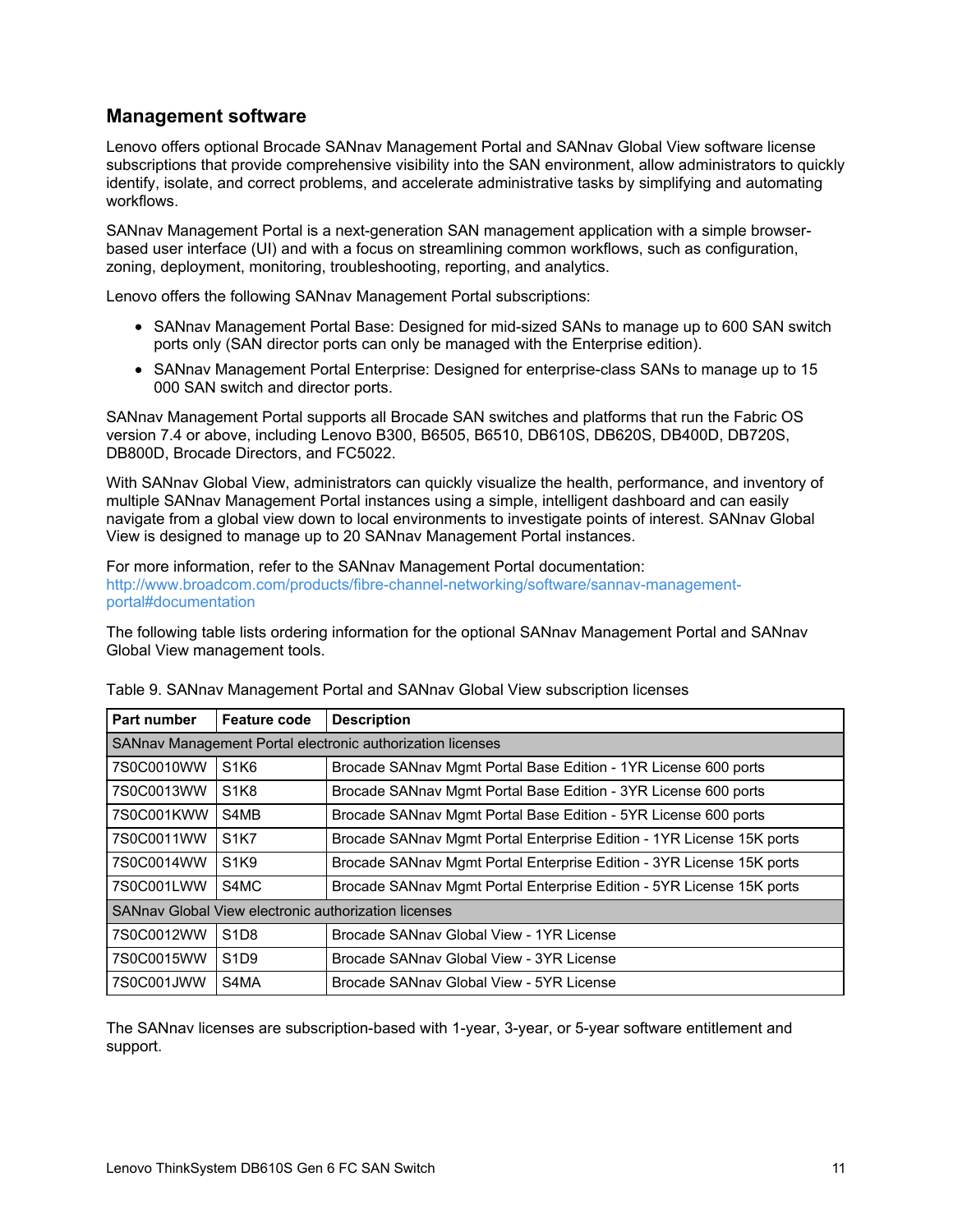## **Fibre Channel standards**

The SAN Switch supports the standards listed at the following web page:

<https://www.broadcom.com/support/fibre-channel-networking/san-standards/standards-compliance>

### <span id="page-11-0"></span>**Power supplies and cables**

The DB610S FC SAN Switch ships with one fixed 150 W AC power supply that has an IEC 309-C14 connector.

The switch comes standard without a power cord; one rack power cable or line cord must be ordered together with the switch (see the following table).

Table 10. Power cord options

| <b>Description</b>                                          | Part<br>number | <b>Feature</b><br>code |
|-------------------------------------------------------------|----------------|------------------------|
| Rack power cables                                           |                |                        |
| 1.5m, 10A/100-250V, C13 to IEC 320-C14 Rack Power Cable     | 39Y7937        | 6201                   |
| 1.8m, 10A/100-250V, 2xC13PM to IEC 320-C14 Rack Power Cable | None*          | 6568                   |
| 2.8m, 10A/100-250V, C13 to IEC 320-C14 Rack Power Cable     | 4L67A08366     | 6311                   |
| 2.8m, 10A/100-250V, C13 to IEC 320-C20 Rack Power Cable     | 39Y7938        | 6204                   |
| 4.3m, 10A/100-250V, C13 to IEC 320-C14 Rack Power Cable     | 39Y7932        | 6263                   |
| Line cords                                                  |                |                        |
| 10A/125V C13 to NEMA 5-15P 4.3m line cord                   | 39Y7931        | 6207                   |
| 10A/250V C13 to NEMA 6-15P 2.8m line cord                   | 46M2592        | A <sub>1</sub> RF      |
| Argentina 10A/250V C13 to IRAM 2073 2.8m line cord          | 39Y7930        | 6222                   |
| Australia/NZ 10A/250V C13 to AS/NZ 3112 2.8m line cord      | 39Y7924        | 6211                   |
| Brazil 10A/125V C13 to NBR 6147 2.8m line cord              | 39Y7929        | 6223                   |
| China 10A/250V C13 to GB 2099.1 2.8m line cord              | 39Y7928        | 6210                   |
| Denmark 10A/250V C13 to DK2-5a 2.8m line cord               | 39Y7918        | 6213                   |
| European 10A/230V C13 to CEE7-VII 2.8m line cord            | 39Y7917        | 6212                   |
| India 10A/250V C13 to IS 6538 2.8m line cord                | 39Y7927        | 6269                   |
| Israel 10A/250V C13 to SI 32 2.8m line cord                 | 39Y7920        | 6218                   |
| Italy 10A/250V C13 to CEI 23-16 2.8m line cord              | 39Y7921        | 6217                   |
| Japan 12A/125V C13 to JIS C-8303 2.8m line cord             | 46M2593        | A <sub>1</sub> RE      |
| Korea 12A/250V C13 to KETI 2.8m line cord                   | 39Y7925        | 6219                   |
| South Africa 10A/250V C13 to SABS 164 2.8m line cord        | 39Y7922        | 6214                   |
| Switzerland 10A/250V C13 to SEV 1011-S24507 2.8m line cord  | 39Y7919        | 6216                   |
| Taiwan 10A/250V C13 to CNS 10917-3 2.8m line cord           | 00CG265        | A53E                   |
| Taiwan 15A/125V C13 to CNS 10917-3 2.8m line cord           | 00CG267        | <b>A53F</b>            |
| United Kingdom 10A/250V C13 to BS 1363/A 2.8m line cord     | 39Y7923        | 6215                   |

\* Available for factory-built custom configurations and solutions only.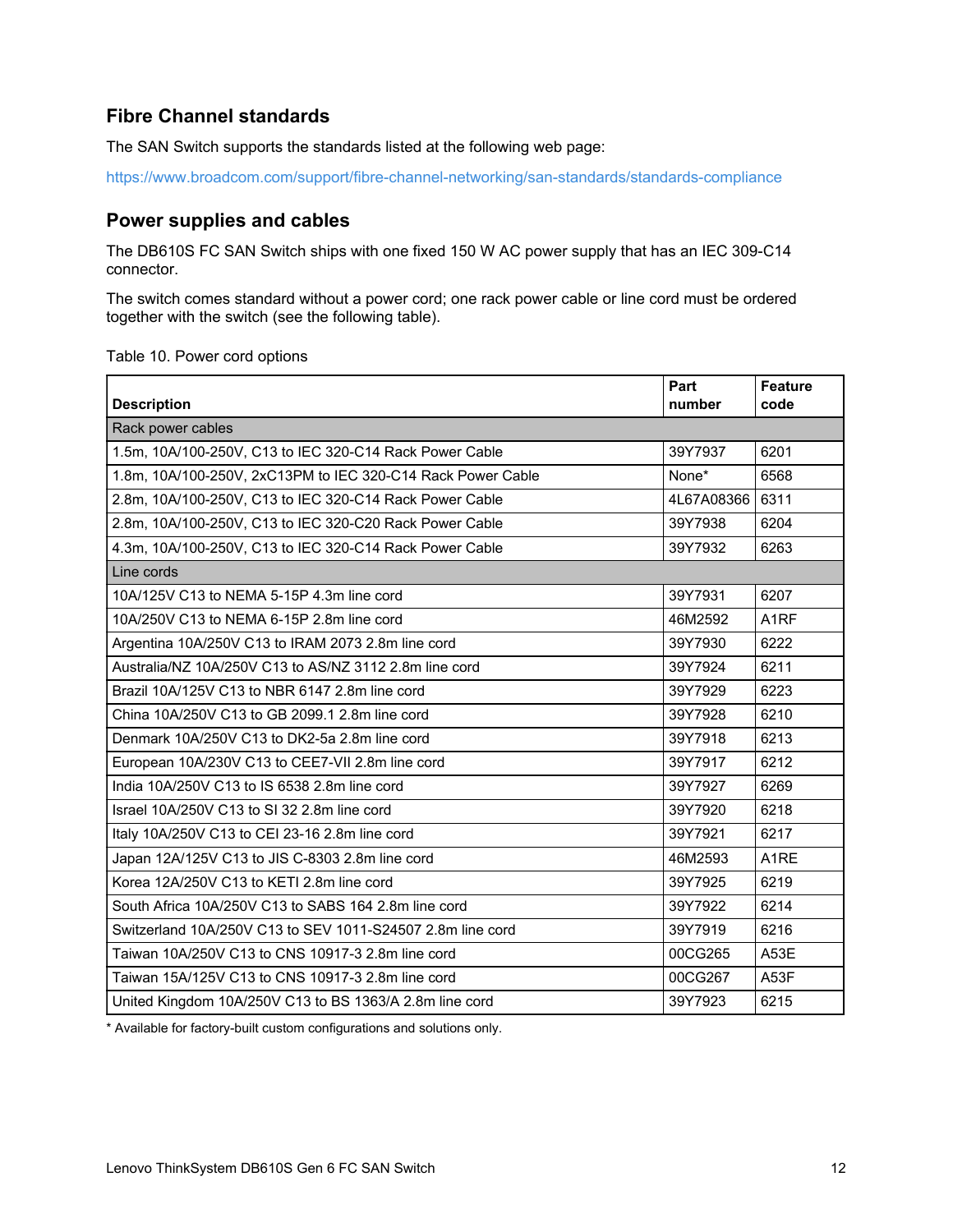## **Rack installation**

The DB610S FC SAN Switch comes standard with the fixed rack mount kit that can be used for 4-post rack installations. If needed, the DB610S FC SAN Switch can be mounted in a 2-post rack cabinet by using the optional mid-mount rack kit that is listed in the following table.

Table 11. Rack-mount options

| <b>Description</b>                       | Part<br>number | Feature<br>code | <b>Maximum</b><br>quantity<br>supported |
|------------------------------------------|----------------|-----------------|-----------------------------------------|
| Lenovo DB610S Mid-mount (Telco) Rack Kit | 01KP847        | AX4D            |                                         |

The optional mid-mount rack kit for the DB610S FC SAN Switch is shown in the following figure.



Figure 4. Lenovo DB610S Mid-mount (Telco) Rack Kit

## **Physical specifications**

The DB610S FC SAN Switch has the following dimensions and weight (approximate):

- $\bullet$  Height: 43 mm (1.7 in.)
- Width: 429 mm (16.9 in.)
- Depth: 307 mm (12.1 in.)
- Weight:
	- $\circ$  Empty: 4.2 kg (9.3 lb)
	- Fully configured: 5.8 kg (12.7 lb)

## **Operating environment**

The DB610S FC SAN Switch is supported in the following environment:

- Air temperature:
	- Operating: 0°C to 40°C (32°F to 104°F)
	- Non-operating: -25°C to +70°C (-13°F to 158°F)
- Maximum altitude:
	- Operating: 3,000 m (9,842 ft)
	- Non-operating: 12,000 m (39,370 ft)
- Humidity:
	- Operating: 10% to 85% non-condensing
	- Non-operating: 10% to 90% non-condensing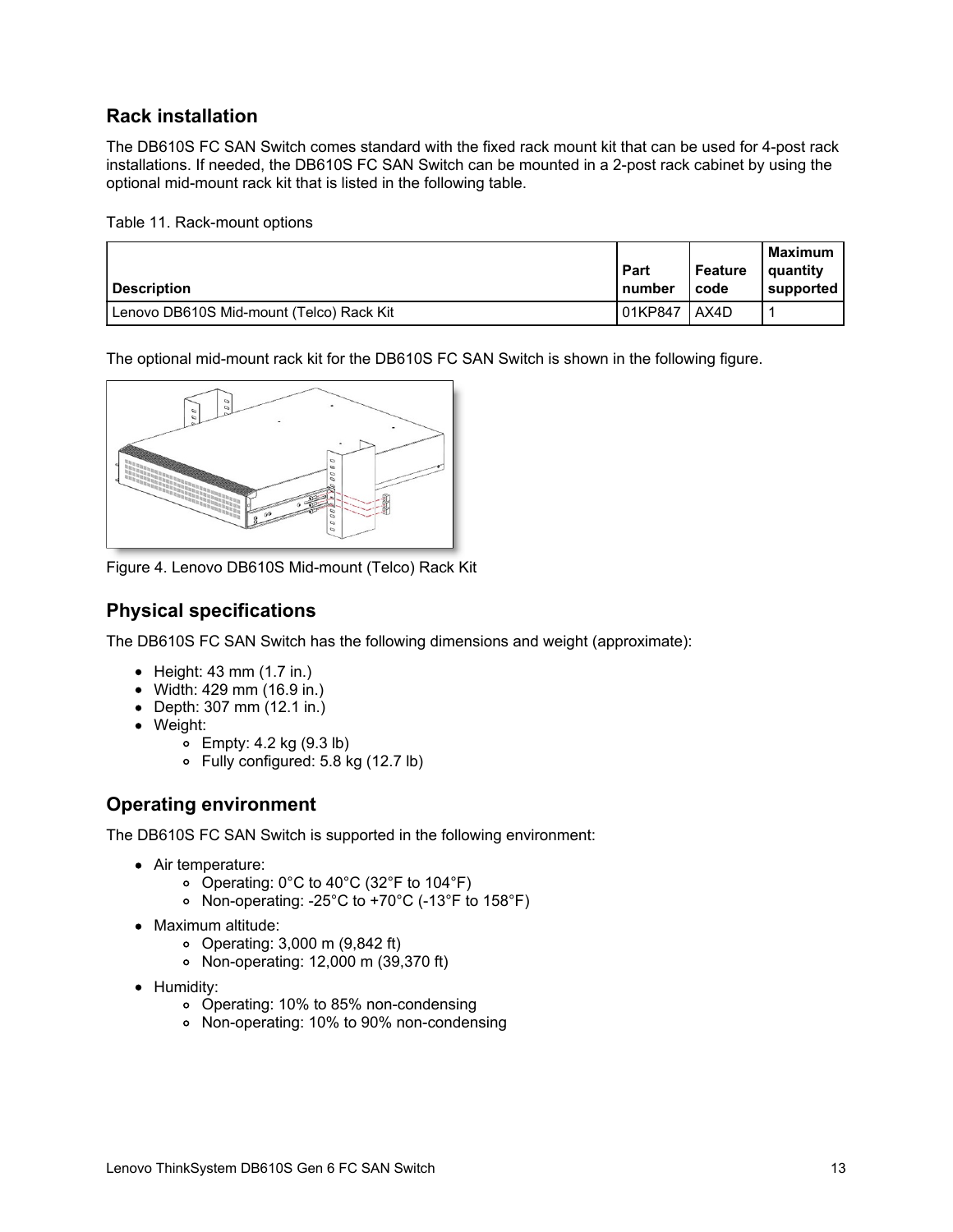- Electrical power:
	- Voltage range: 100 V AC 240 V AC (nominal)
	- Frequency: 50 Hz / 60 Hz (nominal)
	- Power consumption:
		- $\blacksquare$  Idle: 56 watts
		- Typical: 64 watts
		- $Maximum: 77 watts$
- Heat dissipation:
	- o Idle: 191 BTU per hour
	- Typical: 216 BTU per hour
	- o Maximum: 262 BTU per hour
- Acoustical noise emission (maximum): 64 dB

### **Warranty and support**

The DB610S FC SAN Switch has the following warranty term:

- Machine type 6559: One-year warranty
- Machine type 7D8P: Lifetime non-transferrable warranty

**Note**: For machine type 7D8P, the limited lifetime warranty is active until the SAN switch reaches its end of service date announced by Lenovo. Lenovo typically provides support for at least five years following the last order date of a product.

The standard warranty terms are customer-replaceable unit (CRU) and onsite (for field-replaceable units FRUs only) with standard call center support during normal business hours and 9x5 Next Business Day Parts Delivered.

Lenovo's additional support services provide a sophisticated, unified support structure for your data center, with an experience consistently ranked number one in customer satisfaction worldwide. Available offerings include:

#### **Premier Support**

Premier Support provides a Lenovo-owned customer experience and delivers direct access to technicians skilled in hardware, software, and advanced troubleshooting, in addition to the following:

- Direct technician-to-technician access through a dedicated phone line
- 24x7x365 remote support
- Single point of contact service
- End to end case management
- Third-party collaborative software support
- Online case tools and live chat support
- On-demand remote system analysis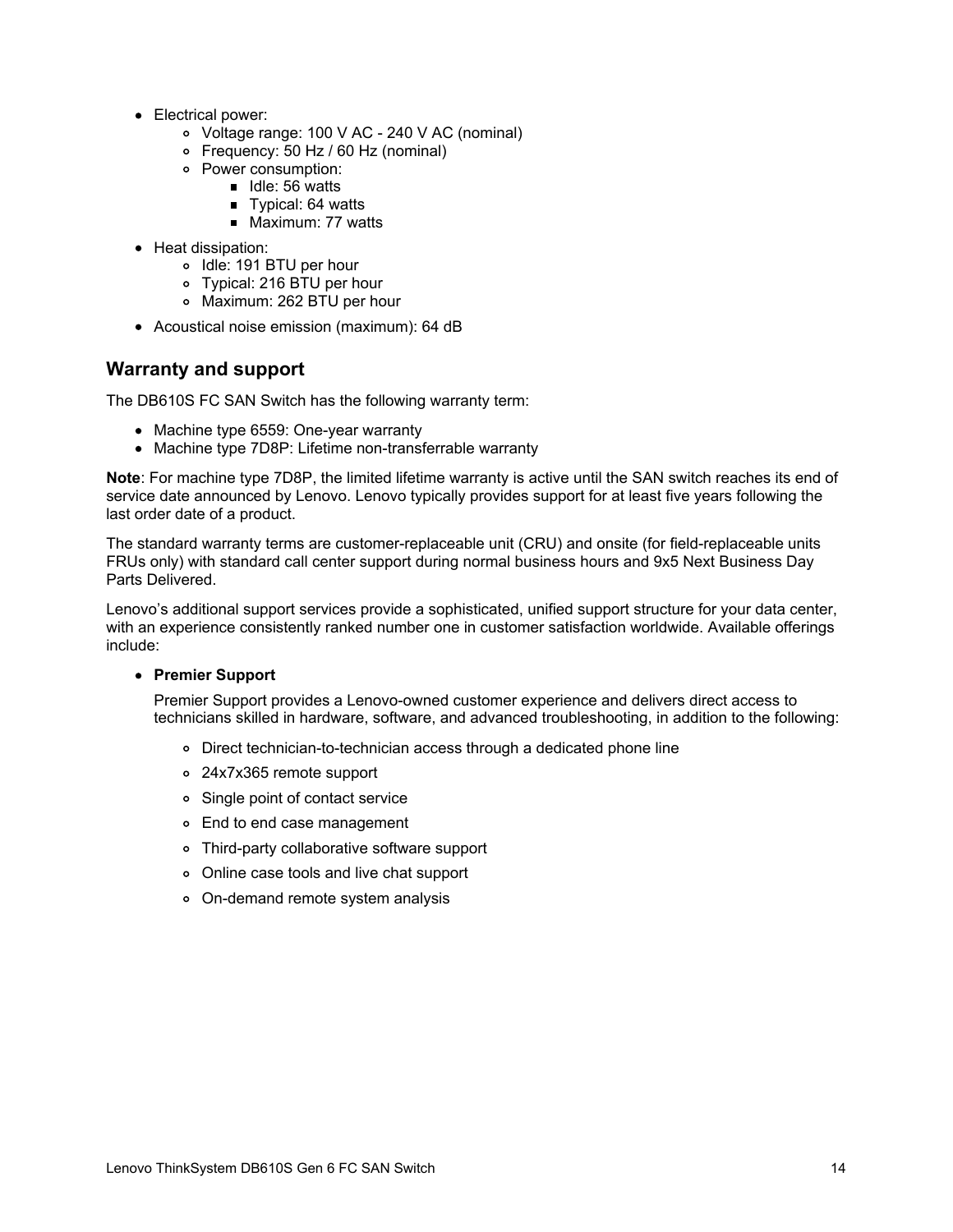#### **Warranty Upgrade (Preconfigured Support)**

Services are available to meet the on-site response time targets that match the criticality of your systems.

- 3, 4, or 5 years of service coverage
- 1-year or 2-year post-warranty extensions
- **Foundation Service**: 9x5 service coverage with next business day onsite response
- **Essential Service:** 24x7 service coverage with 4-hour onsite response or 24-hour committed repair (available only in select markets)
- **Advanced Service:** 24x7 service coverage with 2-hour onsite response or 6-hour committed repair (available only in select markets)

#### **Managed Services**

Lenovo Managed Services provides continuous 24x7 remote monitoring (plus 24x7 call center availability) and proactive management of your data center using state-of-the-art tools, systems, and practices by a team of highly skilled and experienced Lenovo services professionals.

Quarterly reviews check error logs, verify firmware & OS device driver levels, and software as needed. We'll also maintain records of latest patches, critical updates, and firmware levels, to ensure you systems are providing business value through optimized performance.

#### **Technical Account Management (TAM)**

A Lenovo Technical Account Manager helps you optimize the operation of your data center based on a deep understanding of your business. You gain direct access to your Lenovo TAM, who serves as your single point of contact to expedite service requests, provide status updates, and furnish reports to track incidents over time. In addition, your TAM will help proactively make service recommendations and manage your service relationship with Lenovo to make certain your needs are met.

#### **Enterprise Server Software Support**

Enterprise Software Support is an additional support service providing customers with software support on Microsoft, Red Hat, SUSE, and VMware applications and systems. Around the clock availability for critical problems plus unlimited calls and incidents helps customers address challenges fast, without incremental costs. Support staff can answer troubleshooting and diagnostic questions, address product comparability and interoperability issues, isolate causes of problems, report defects to software vendors, and more.

#### **Health Check**

Having a trusted partner who can perform regular and detailed health checks is central to maintaining efficiency and ensuring that your systems and business are always running at their best. Health Check supports Lenovo-branded server, storage, and networking devices, as well as select Lenovo-supported products from other vendors that are sold by Lenovo or a Lenovo-Authorized Reseller.

Examples of region-specific warranty terms are second or longer business day parts delivery or parts-only base warranty.

If warranty terms and conditions include onsite labor for repair or replacement of parts, Lenovo will dispatch a service technician to the customer site to perform the replacement. Onsite labor under base warranty is limited to labor for replacement of parts that have been determined to be field-replaceable units (FRUs). Parts that are determined to be customer-replaceable units (CRUs) do not include onsite labor under base warranty.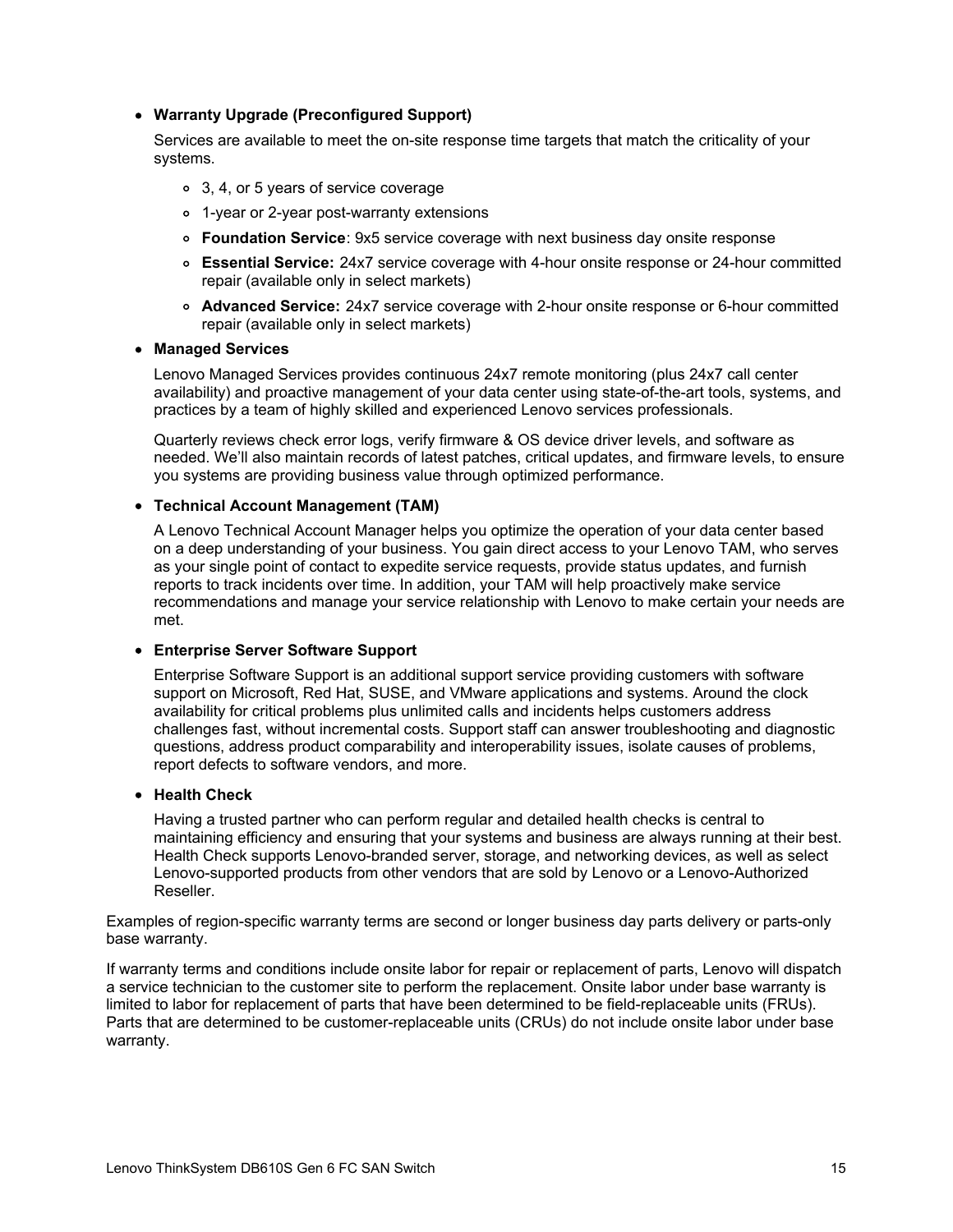If warranty terms include parts-only base warranty, Lenovo is responsible for delivering only replacement parts that are under base warranty (including FRUs) that will be sent to a requested location for self-service. Parts-only service does not include a service technician being dispatched onsite. Parts must be changed at customer's own cost and labor and defective parts must be returned following the instructions supplied with the spare parts.

Lenovo Service offerings are region-specific. Not all preconfigured support and upgrade options are available in every region. For information about Lenovo service upgrade offerings that are available in your region, refer to the following resources:

- Service part numbers in Lenovo Data Center Solution Configurator (DCSC): <http://dcsc.lenovo.com/#/services>
- Lenovo Services Availability Locator <http://lenovolocator.com/>

For service definitions, region-specific details, and service limitations, please refer to the following documents:

- Lenovo Statement of Limited Warranty for Infrastructure Solutions Group (ISG) Servers and System Storage <http://pcsupport.lenovo.com/us/en/solutions/ht503310>
- Lenovo Data Center Services Agreement <http://support.lenovo.com/us/en/solutions/ht116628>

### **Services**

Lenovo Services is a dedicated partner to your success. Our goal is to reduce your capital outlays, mitigate your IT risks, and accelerate your time to productivity.

**Note**: Some service options may not be available in all countries. For more information, go to <https://www.lenovo.com/services>. For information about Lenovo service upgrade offerings that are available in your region, contact your local Lenovo sales representative or business partner.

Here's a more in-depth look at what we can do for you:

#### **Asset Recovery Services**

Asset Recovery Services (ARS) helps customers recover the maximum value from their end-of-life equipment in a cost-effective and secure way. On top of simplifying the transition from old to new equipment, ARS mitigates environmental and data security risks associated with data center equipment disposal. Lenovo ARS is a cash-back solution for equipment based on its remaining market value, yielding maximum value from aging assets and lowering total cost of ownership for your customers. For more information, see the ARS page, https://lenovopress.com/lp1266-reduce-e[waste-and-grow-your-bottom-line-with-lenovo-ars.](https://lenovopress.com/lp1266-reduce-e-waste-and-grow-your-bottom-line-with-lenovo-ars)

#### **Assessment Services**

An Assessment helps solve your IT challenges through an onsite, multi-day session with a Lenovo technology expert. We perform a tools-based assessment which provides a comprehensive and thorough review of a company's environment and technology systems. In addition to the technology based functional requirements, the consultant also discusses and records the non-functional business requirements, challenges, and constraints. Assessments help organizations like yours, no matter how large or small, get a better return on your IT investment and overcome challenges in the ever-changing technology landscape.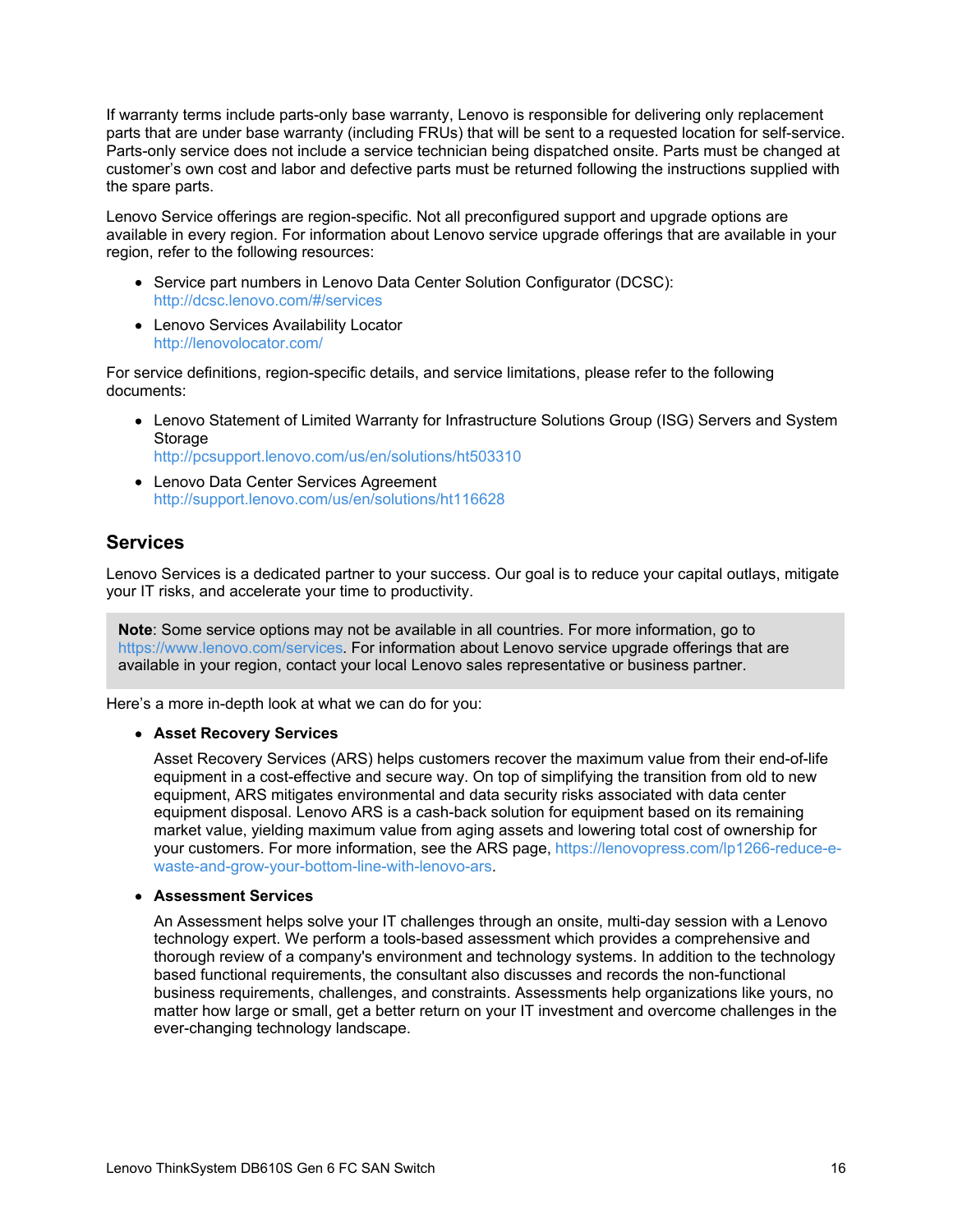#### **Design Services**

Professional Services consultants perform infrastructure design and implementation planning to support your strategy. The high-level architectures provided by the assessment service are turned into low level designs and wiring diagrams, which are reviewed and approved prior to implementation. The implementation plan will demonstrate an outcome-based proposal to provide business capabilities through infrastructure with a risk-mitigated project plan.

#### **Basic Hardware Installation**

Lenovo experts can seamlessly manage the physical installation of your server, storage, or networking hardware. Working at a time convenient for you (business hours or off shift), the technician will unpack and inspect the systems on your site, install options, mount in a rack cabinet, connect to power and network, check and update firmware to the latest levels, verify operation, and dispose of the packaging, allowing your team to focus on other priorities.

#### **Deployment Services**

When investing in new IT infrastructures, you need to ensure your business will see quick time to value with little to no disruption. Lenovo deployments are designed by development and engineering teams who know our Products & Solutions better than anyone else, and our technicians own the process from delivery to completion. Lenovo will conduct remote preparation and planning, configure & integrate systems, validate systems, verify and update appliance firmware, train on administrative tasks, and provide post-deployment documentation. Customer's IT teams leverage our skills to enable IT staff to transform with higher level roles and tasks.

#### **Integration, Migration, and Expansion Services**

Move existing physical & virtual workloads easily, or determine technical requirements to support increased workloads while maximizing performance. Includes tuning, validation, and documenting ongoing run processes. Leverage migration assessment planning documents to perform necessary migrations.

### **Regulatory compliance**

The DB610S FC SAN Switch conforms to the following regulations:

- Electromagnetic compatibility
	- CISPR 22
	- CNS 13438
	- EN 55024
	- EN 55032
	- EN 61000-3-2
	- EN 61000-3-3
	- FCC Part 15, Subpart B
	- GB 9254
	- o ICES-003
	- KN 32
	- o KN 35
	- VCCI
- Safety
	- CNS 14336-1
	- EN/UL/CSA/IEC 60950-1
	- GB 4943.1
- Environmental: RoHS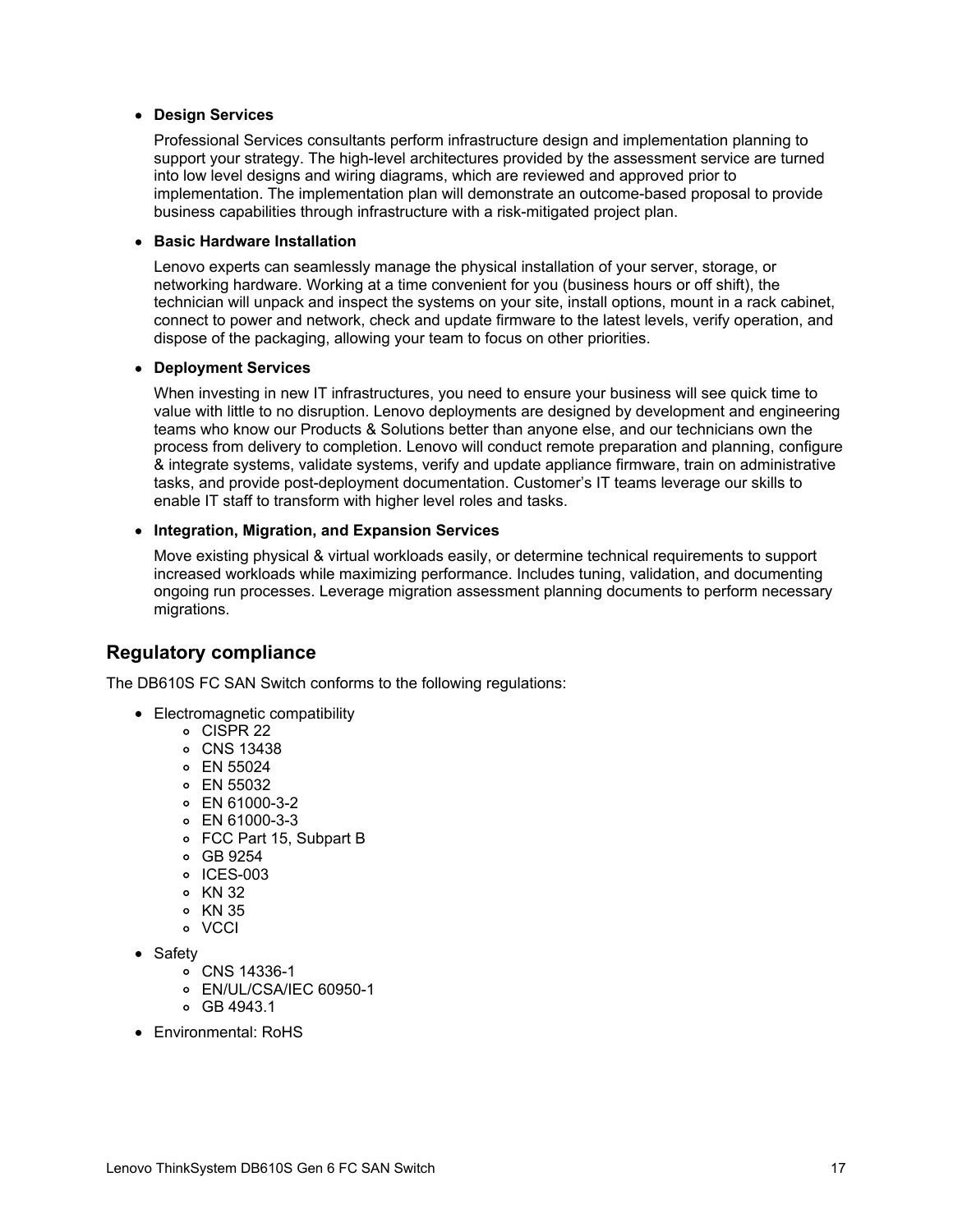## **Interoperability**

For end-to-end storage configuration support, refer to the Lenovo Storage Interoperation Center (LSIC): <https://datacentersupport.lenovo.com/us/en/lsic>

Use the LSIC to select the known components of your configuration and then get a list all other supported combinations, with details about supported hardware, firmware, operating systems, and drivers, plus any additional configuration notes. View results on screen or export them to Excel.

### **External storage systems**

Lenovo offers the ThinkSystem DE Series and ThinkSystem DM Series external storage systems for highperformance storage. See the DE Series and DM Series product guides for specific controller models, expansion enclosures and configuration options:

- ThinkSystem DE Series Storage <https://lenovopress.com/storage/thinksystem/de-series#rt=product-guide>
- ThinkSystem DM Series Storage <https://lenovopress.com/storage/thinksystem/dm-series#rt=product-guide>

## **External backup units**

The following table lists the external backup options that are offered by Lenovo that can be used in Lenovo FC SAN solutions.

**Note:** Information provided in this section is for ordering reference purposes only. End-to-end LTO Ultrium configuration support for a particular tape backup unit *must* be verified through the System Storage Interoperation Center (SSIC):

<http://www.ibm.com/systems/support/storage/ssic>

| Part number                                         | <b>Description</b>                   |  |
|-----------------------------------------------------|--------------------------------------|--|
| External tape backup libraries                      |                                      |  |
| 6741A1F                                             | IBM TS4300 3U Tape Library-Base Unit |  |
| Fibre Channel backup drives for TS4300 Tape Library |                                      |  |
| 01KP935                                             | LTO 6 FH Fibre Channel Drive         |  |
| 01KP933                                             | LTO 6 HH Fibre Channel Drive         |  |
| 01KP938                                             | LTO 7 FH Fibre Channel Drive         |  |
| 01KP936                                             | LTO 7 HH Fibre Channel Drive         |  |
| 01KP954                                             | LTO 8 FH Fibre Channel Drive         |  |
| 01KP952                                             | LTO 8 HH Fibre Channel Drive         |  |

Table 12. External Fibre Channel backup options

For more information, see the list of Product Guides in the Tape Autoloaders and Libraries category: <https://lenovopress.com/storage/tape/library>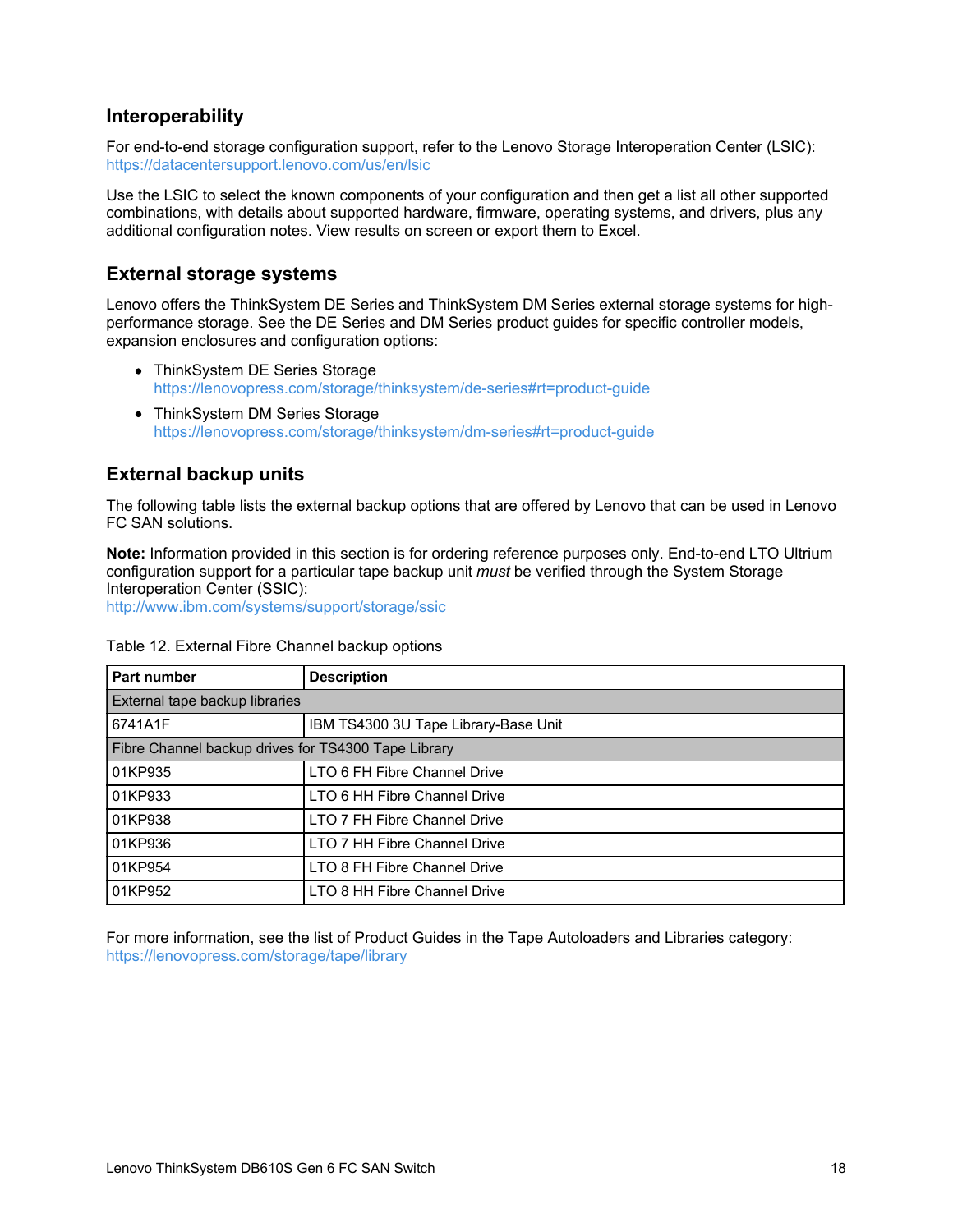## **Rack cabinets**

The following table lists the supported rack cabinets.

| <b>Part number</b> | <b>Description</b>                                             |
|--------------------|----------------------------------------------------------------|
| 93072RX            | 25U Standard Rack (1000mm)                                     |
| 93072PX            | 25U Static S2 Standard Rack (1000mm)                           |
| 7D6DA007WW         | ThinkSystem 42U Onyx Primary Heavy Duty Rack Cabinet (1200mm)  |
| 7D6DA008WW         | ThinkSystem 42U Pearl Primary Heavy Duty Rack Cabinet (1200mm) |
| 93604PX            | 42U 1200mm Deep Dynamic Rack                                   |
| 93614PX            | 42U 1200mm Deep Static Rack                                    |
| 93634PX            | 42U 1100mm Dynamic Rack                                        |
| 93634EX            | 42U 1100mm Dynamic Expansion Rack                              |
| 93074RX            | 42U Standard Rack (1000mm)                                     |
| 7D6EA009WW         | ThinkSystem 48U Onyx Primary Heavy Duty Rack Cabinet (1200mm)  |
| 7D6EA00AWW         | ThinkSystem 48U Pearl Primary Heavy Duty Rack Cabinet (1200mm) |

Table 13. Rack cabinets

For specifications about these racks, see the Lenovo Rack Cabinet Reference, available from: <https://lenovopress.com/lp1287-lenovo-rack-cabinet-reference>

For more information, see the list of Product Guides in the Rack cabinets category: <https://lenovopress.com/servers/options/racks>

## **Related publications and links**

For more information, see the following resources:

- 3D Interactive Tour: <https://lenovopress.com/lp0680-3d-tour-thinksystem-db610s>
- Lenovo Storage DB610S FC SAN Switch product publications: [http://datacentersupport.lenovo.com/us/en/products/storage/fibre-channel-switches/db610s-fc](http://datacentersupport.lenovo.com/us/en/products/storage/fibre-channel-switches/db610s-fc-switch/documentation)switch/documentation
	- *Hardware Installation Guide*
	- *Fabric OS Access Gateway Administration Guide*
	- *Fabric OS Administration Guide*
	- *Fabric OS Extension Configuration Guide*
	- *Fabric OS Troubleshooting and Diagnostics Guide*
	- *Fabric OS Command Reference*
	- *Fabric OS Message Reference*
	- *Fabric OS MIB Reference*
	- *Web Tools Administration Guide*
	- *Flow Vision Configuration Guide*
	- *Monitoring and Alerting Policy Suite Configuration Guide*
- EZSwitchSetup User Guide: <https://docs.broadcom.com/doc/FOS-90x-EZSwitch-UG>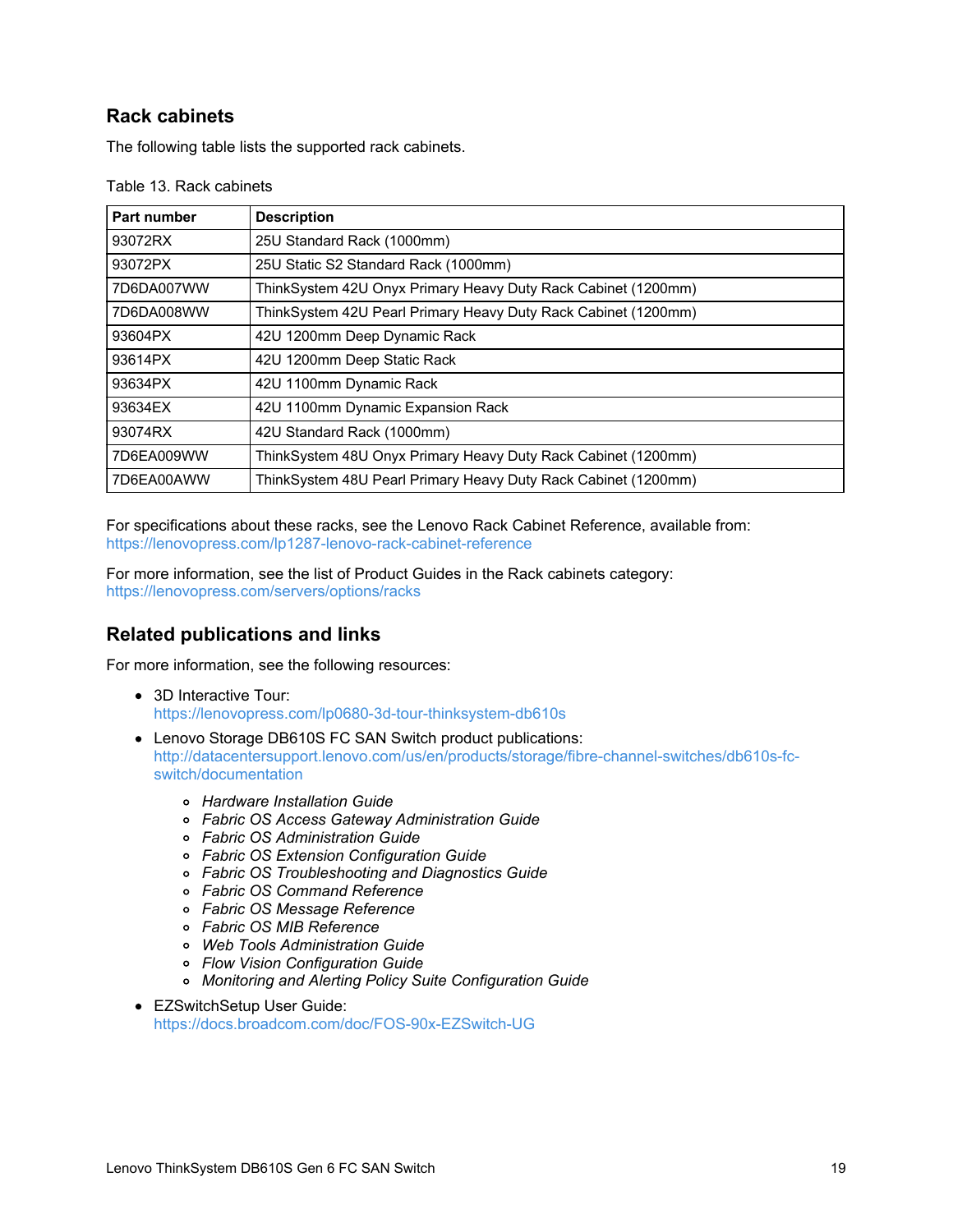# **Related product families**

Product families related to this document are the following:

- Rack SAN [Switches](https://lenovopress.com/storage/switches/rack)
- DB Series SAN [Switches](https://lenovopress.com/storage/thinksystem/db-series)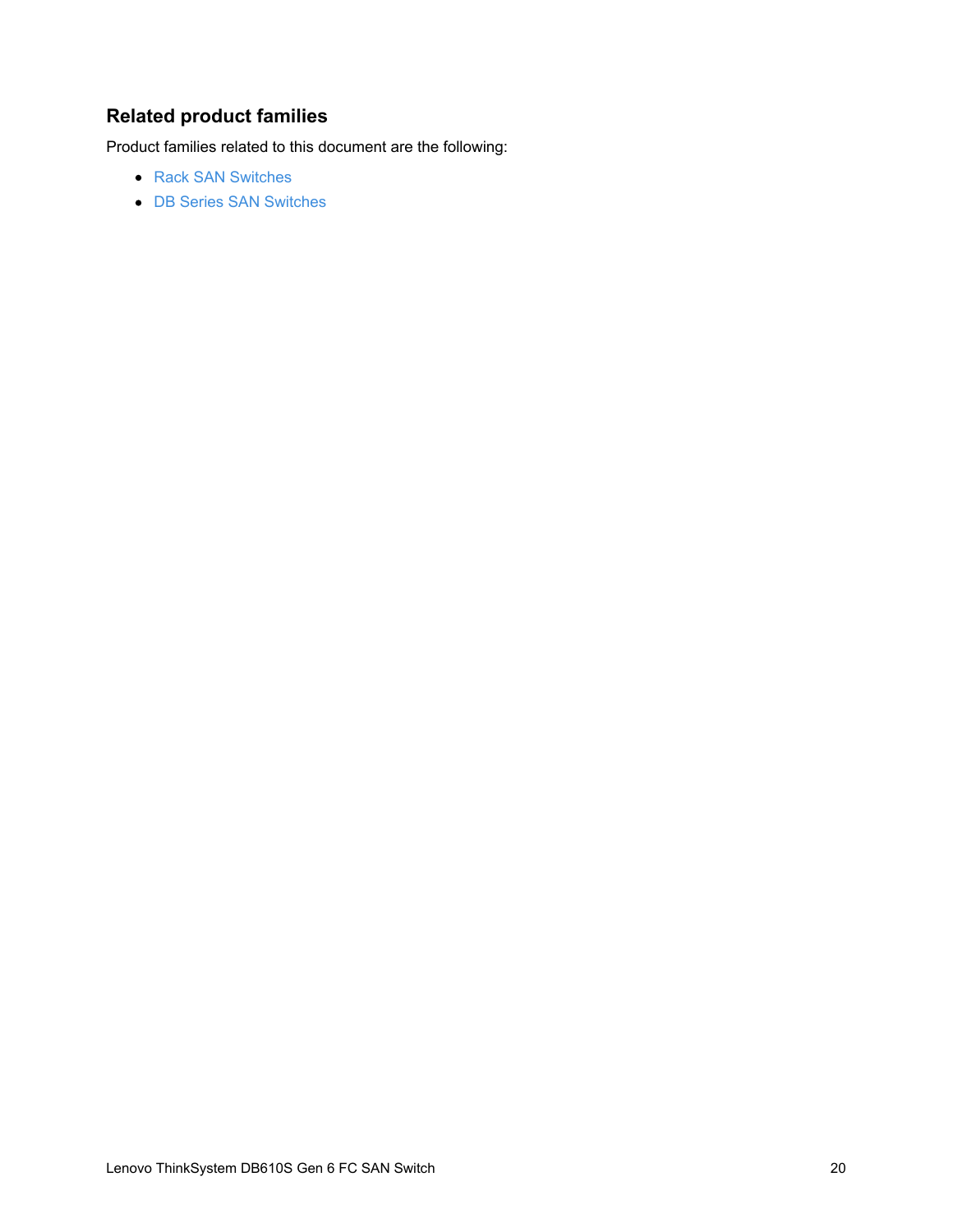### **Notices**

Lenovo may not offer the products, services, or features discussed in this document in all countries. Consult your local Lenovo representative for information on the products and services currently available in your area. Any reference to a Lenovo product, program, or service is not intended to state or imply that only that Lenovo product, program, or service may be used. Any functionally equivalent product, program, or service that does not infringe any Lenovo intellectual property right may be used instead. However, it is the user's responsibility to evaluate and verify the operation of any other product, program, or service. Lenovo may have patents or pending patent applications covering subject matter described in this document. The furnishing of this document does not give you any license to these patents. You can send license inquiries, in writing, to:

Lenovo (United States), Inc. 8001 Development Drive Morrisville, NC 27560 U.S.A. Attention: Lenovo Director of Licensing

LENOVO PROVIDES THIS PUBLICATION "AS IS" WITHOUT WARRANTY OF ANY KIND, EITHER EXPRESS OR IMPLIED, INCLUDING, BUT NOT LIMITED TO, THE IMPLIED WARRANTIES OF NON-INFRINGEMENT, MERCHANTABILITY OR FITNESS FOR A PARTICULAR PURPOSE. Some jurisdictions do not allow disclaimer of express or implied warranties in certain transactions, therefore, this statement may not apply to you.

This information could include technical inaccuracies or typographical errors. Changes are periodically made to the information herein; these changes will be incorporated in new editions of the publication. Lenovo may make improvements and/or changes in the product(s) and/or the program(s) described in this publication at any time without notice.

The products described in this document are not intended for use in implantation or other life support applications where malfunction may result in injury or death to persons. The information contained in this document does not affect or change Lenovo product specifications or warranties. Nothing in this document shall operate as an express or implied license or indemnity under the intellectual property rights of Lenovo or third parties. All information contained in this document was obtained in specific environments and is presented as an illustration. The result obtained in other operating environments may vary. Lenovo may use or distribute any of the information you supply in any way it believes appropriate without incurring any obligation to you.

Any references in this publication to non-Lenovo Web sites are provided for convenience only and do not in any manner serve as an endorsement of those Web sites. The materials at those Web sites are not part of the materials for this Lenovo product, and use of those Web sites is at your own risk. Any performance data contained herein was determined in a controlled environment. Therefore, the result obtained in other operating environments may vary significantly. Some measurements may have been made on development-level systems and there is no guarantee that these measurements will be the same on generally available systems. Furthermore, some measurements may have been estimated through extrapolation. Actual results may vary. Users of this document should verify the applicable data for their specific environment.

#### **© Copyright Lenovo 2022. All rights reserved.**

This document, LP0582, was created or updated on January 4, 2022.

Send us your comments in one of the following ways:

- Use the online Contact us review form found at: <https://lenovopress.com/LP0582>
- Send your comments in an e-mail to: [comments@lenovopress.com](mailto:comments@lenovopress.com?subject=Feedback for LP0582)

This document is available online at <https://lenovopress.com/LP0582>.